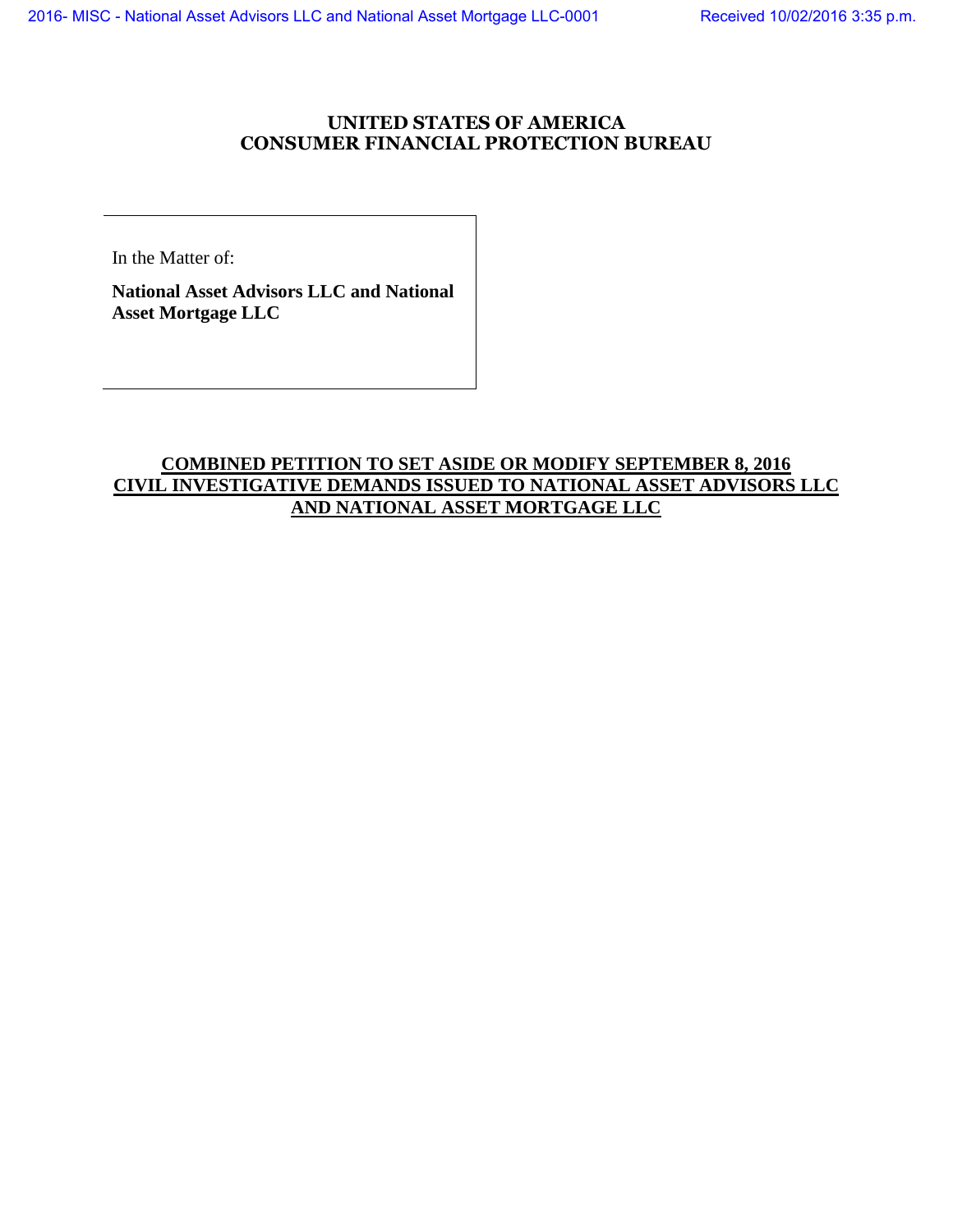|                |                 |    |       |                                                                                                                | Page |  |  |
|----------------|-----------------|----|-------|----------------------------------------------------------------------------------------------------------------|------|--|--|
|                |                 |    |       |                                                                                                                |      |  |  |
|                |                 |    |       |                                                                                                                |      |  |  |
| $\mathbf{I}$ . |                 |    |       |                                                                                                                |      |  |  |
| II.            |                 |    |       |                                                                                                                |      |  |  |
| III.           |                 |    |       |                                                                                                                |      |  |  |
| IV.            |                 |    |       |                                                                                                                |      |  |  |
|                | A.              |    |       |                                                                                                                |      |  |  |
|                |                 | 1. |       |                                                                                                                |      |  |  |
|                |                 | 2. |       | AFDs Are Similar To A Residential Lease Or Rent-To-Own<br>Transaction, Neither of Which Constitute "Credit."11 |      |  |  |
|                |                 |    | a.    |                                                                                                                |      |  |  |
|                |                 |    | $b$ . |                                                                                                                |      |  |  |
|                | <b>B.</b>       |    |       |                                                                                                                |      |  |  |
|                | $\mathcal{C}$ . |    |       |                                                                                                                |      |  |  |
|                | D.              |    |       |                                                                                                                |      |  |  |
|                |                 | 1. |       | The CIDs' Seven-Year Coverage Period Is Overbroad17                                                            |      |  |  |
|                |                 | 2. |       |                                                                                                                |      |  |  |
|                |                 | 3. |       | The CIDs Contain Unreasonable Production Deadlines20                                                           |      |  |  |
| V.             |                 |    |       |                                                                                                                |      |  |  |
|                |                 |    |       |                                                                                                                |      |  |  |
|                |                 |    |       |                                                                                                                |      |  |  |

# <span id="page-1-0"></span>**TABLE OF CONTENTS**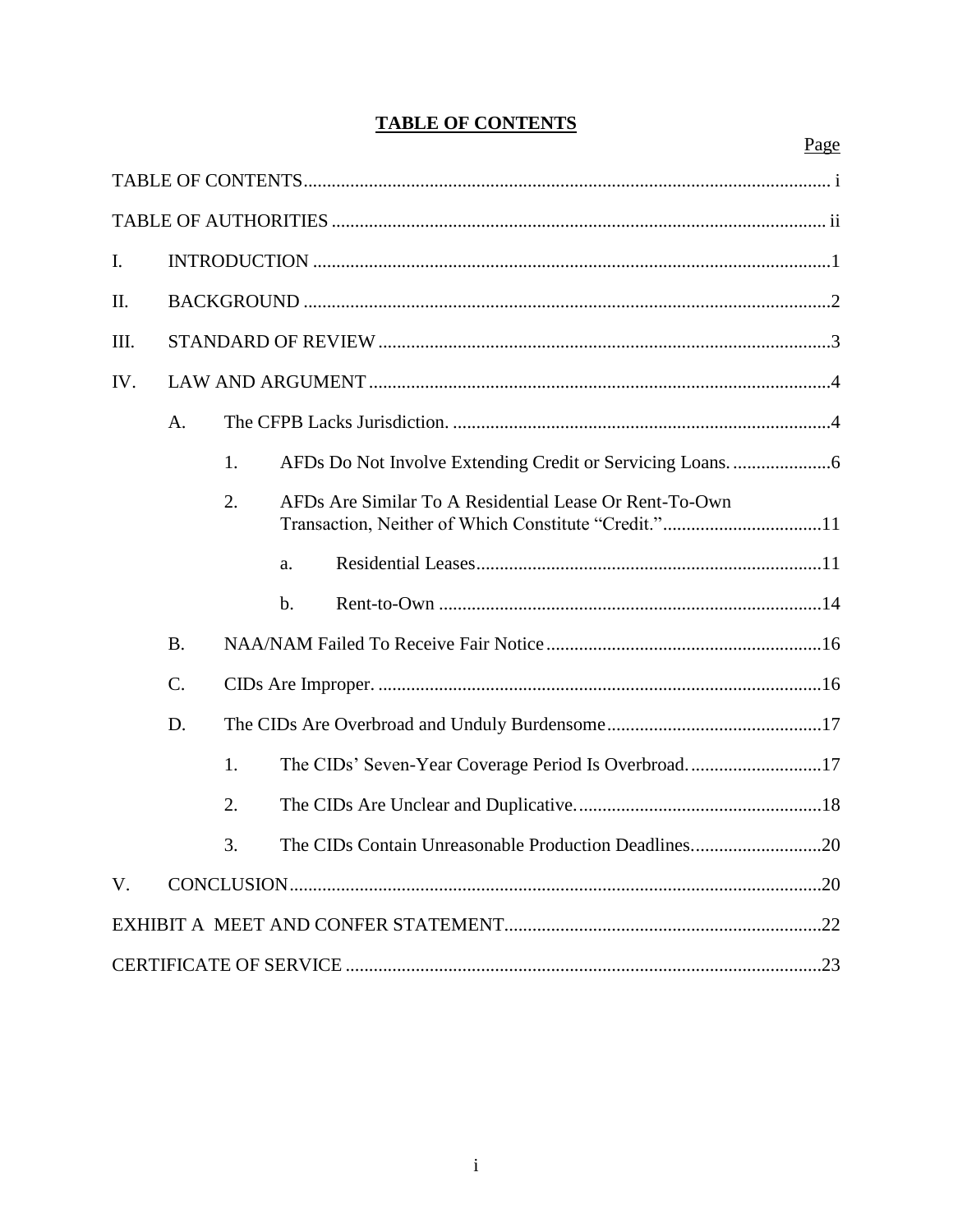## <span id="page-2-0"></span>**TABLE OF AUTHORITIES**

**CASES**

| 10 E. Realty, LLC v. Inc. Vill. of Valley Stream, 12 N.Y.3d 212, 907 N.E.2d 274 (2009) 8 |  |
|------------------------------------------------------------------------------------------|--|
| Bayview Loan Servicing, LLC v. Martinez, No. 05-14-00835, 2016 WL 825670 (Ct. App.       |  |
|                                                                                          |  |
|                                                                                          |  |
| Consumer Fin. Prot. Bureau v. Accrediting Council for Indep. Colls. & Schs, 2016 U.S.    |  |
|                                                                                          |  |
| Ferguson v. Park City Mobile Homes, No. 89 C 1909, 1989 WL 111916 (N.D. Ill. Sept.       |  |
| Head v. N. Pier Apartment Tower, No. 02 C 5879, 2003 WL 22127885 (N.D. Ill. Sept. 12,    |  |
|                                                                                          |  |
|                                                                                          |  |
| Liberty Leasing Co. v. Machamer, 6 F.Supp.2d 714 (S.D. Ohio 1998)  13, 14                |  |
|                                                                                          |  |
|                                                                                          |  |
|                                                                                          |  |
|                                                                                          |  |
|                                                                                          |  |
|                                                                                          |  |
| Wolf v. Kian, No. C2-00-182, 2000 WL 1281109 (Minn. Ct. App. Sept. 12, 2000) 8           |  |
| <b>STATUTES</b>                                                                          |  |
|                                                                                          |  |
|                                                                                          |  |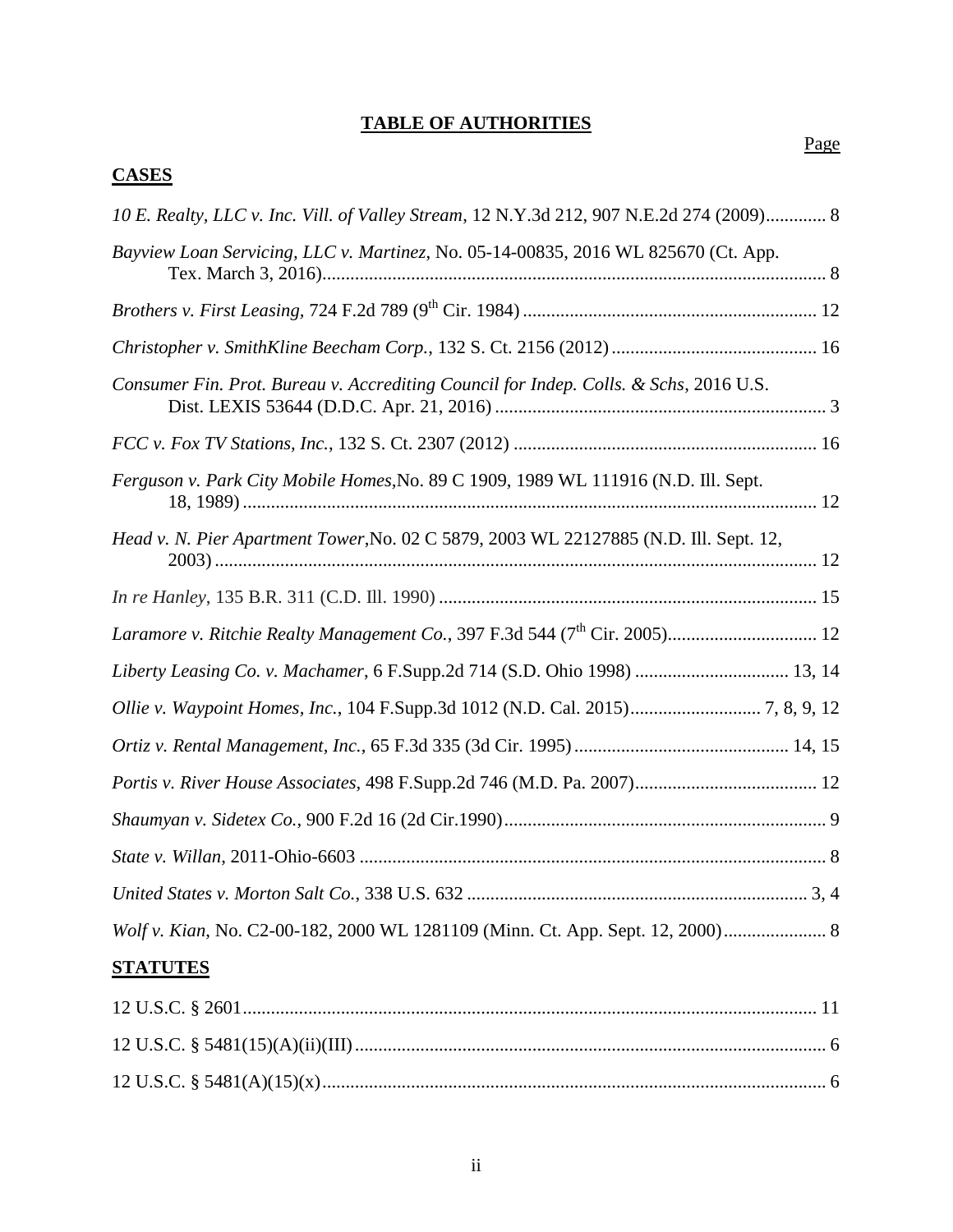## **TREATISES**

# **OTHER AUTHORITIES**

| Examining Rental Purchase Agreements and the Potential Role for Federal Regulation:                                                                               |  |
|-------------------------------------------------------------------------------------------------------------------------------------------------------------------|--|
| Hearing on H.R. 1588 Before the Subcomm. on Consumer Credit of the H. Comm.                                                                                       |  |
| on Fin. Servs. 112 Cong. 45 (2011) (prepared statement of Charles Harwood,                                                                                        |  |
| Deputy Director, Bureau of Consumer Protection, Fed. Trade Comm'n.) 15                                                                                            |  |
| Federal Trade Commission, Rent-to-Own: Costly Convenience, Consumer Information<br>Blog (March 2015), https://www.consumer.ftc.gov/articles/0524-rent-own-costly- |  |
|                                                                                                                                                                   |  |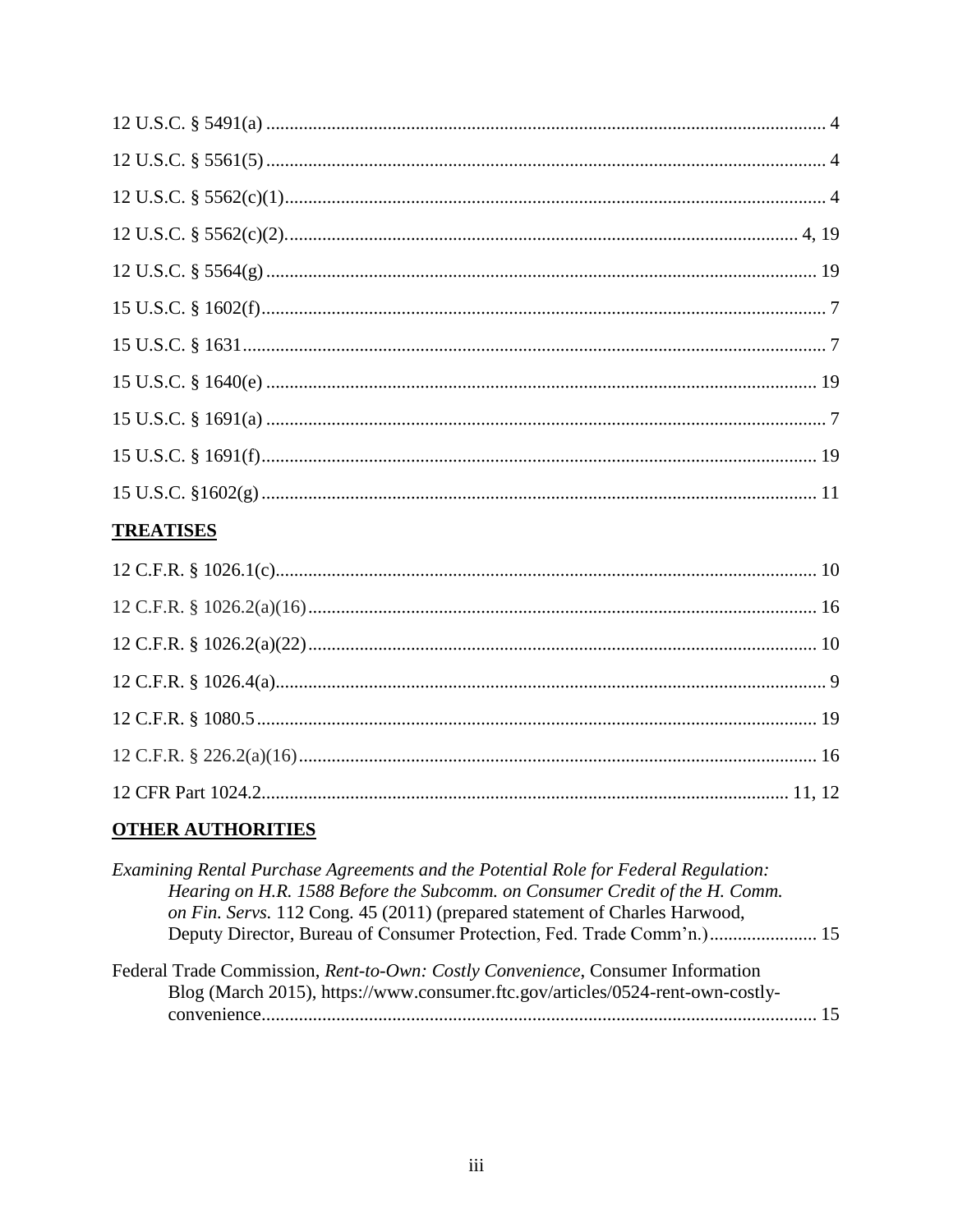#### <span id="page-4-0"></span>**I. INTRODUCTION**

The Consumer Financial Protection Bureau ("CFPB") issued a Civil Investigative Demand ("CID") to both National Asset Advisors ("NAA") and National Asset Mortgage ("NAM") (collectively "NAA/NAM") on September 8, 2016. Because the CIDs issued to the companies are virtually identical, they respectfully submit this Petition as one document intended to address both CIDs.

The CFPB stated that it issued the CIDs pursuant to its investigative powers under the Consumer Financial Protection Act ("CFPA"), Truth in Lending Act ("TILA"), and Equal Credit Opportunity Act ("ECOA") because NAA/NAM offer or service "loans for the purchase of residential properties." But the CIDs are improper for three general reasons and the individual demands contained therein are improper for a multitude of reasons.

First, with regard to the general impropriety of the CIDs, the CFPB has no jurisdiction related to this subject matter. NAA/NAM does not offer any "loans" subject to the CFPA, TILA, or ECOA. Instead, they manage properties owned by other parties, service land-installment contracts, and/or enter into sales contracts with real estate purchasers. None of these activities are subject to the CFPA, TILA, or ECOA.

Second, the CFPB failed to provide NAA/NAM "fair notice" that they were subject to federal oversight, violating their due process rights. Land-installment contracts have always been subject to state oversight. No federal statute under the CFPB's jurisdiction has ever included oversight of land-installment contracts. Indeed, the Federal Trade Commission has stated over the course of the last 15 years that rent-to-own agreements (similar in many ways to land-installment contracts) are not subject to federally related credit guidelines under TILA or ECOA. Yet, without any enabling legislation or notice, the CFPB seems to now believe land-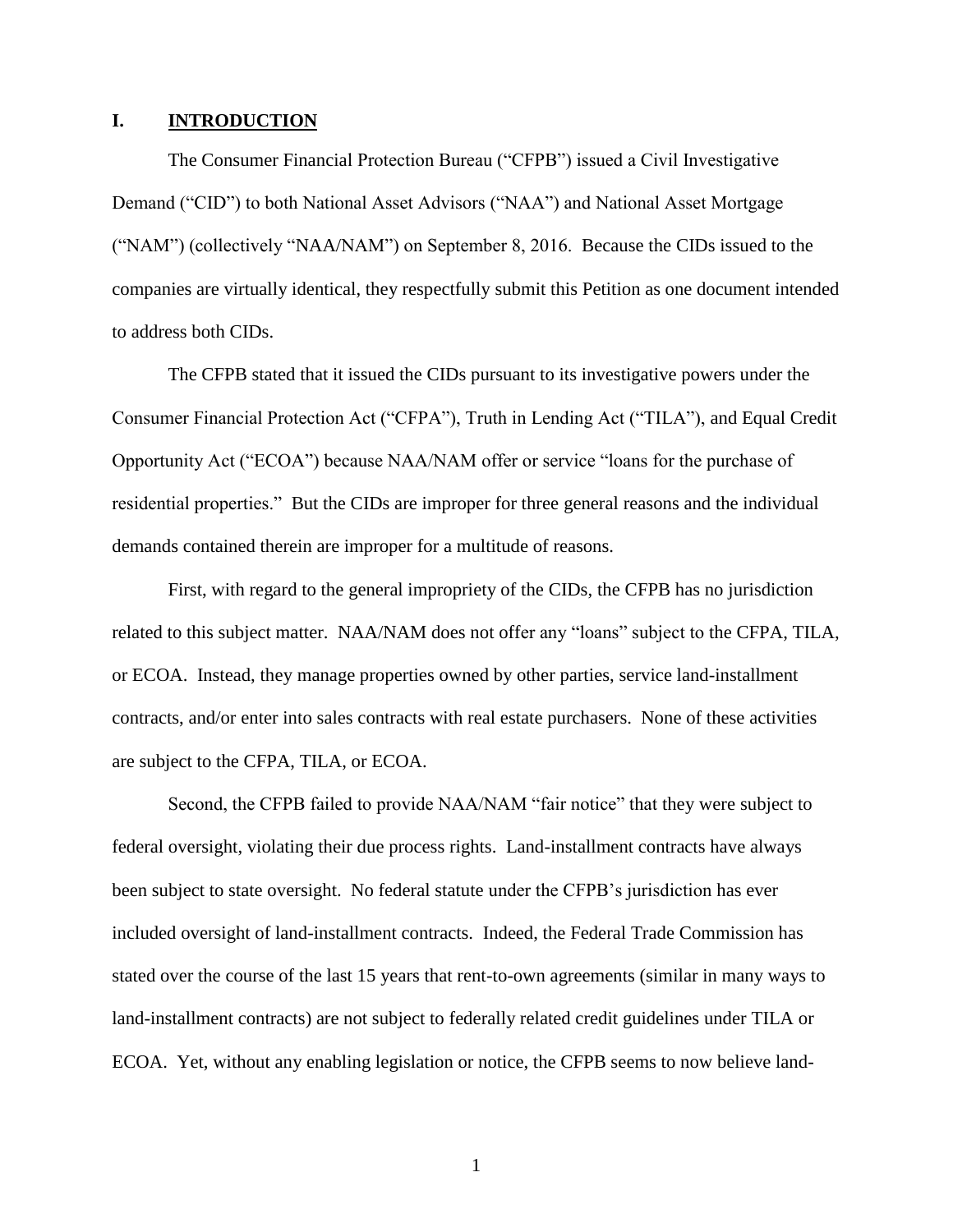installment contracts are subject to federal regulation. The CFPB has never issued any guidance that could remotely provide fair notice to NAA/NAM of its position.

Third, the CIDs are improper because they fail to define several key terms and they fail to account for how NAA/NAM actually do business. The CIDs ask for loan and mortgage application information when NAA/NAM offer neither. They also fail to define what "loan" even means, or how a loan would even apply to the instant investigation, which is problematic, especially given that land-installment contracts are not loans.

### <span id="page-5-0"></span>**II. BACKGROUND**

NAA is a South Carolina limited liability company formed in 2010 in order to provide asset management services to owners and investors who sell real estate using land installment contracts. NAM is a separate legal entity, but is also a South Carolina limited liability corporation which was formed in 2011. NAA currently provides asset management services for properties in various states, and ensures that the assets are properly maintained until they are sold. NAM is licensed in 24 states to originate and service land installment contracts for owners and investors.

Land installment contracts are an important part of the American housing market. It is a way for a family or individual who does not otherwise qualify for a mortgage loan to achieve the dream of homeownership. This includes individuals with bad credit or no credit history. As a result of the 2008 housing crisis, government-sponsored entity Fannie Mae was forced to foreclose on thousands of homes. Fannie Mae attempted to sell foreclosed homes directly to consumers, but it made the decision to pool a large number of these foreclosed, vacant homes and sell them to investors. NAA and NAM assist those investors with the management, marketing and sale of foreclosed, vacant houses. Because the majority of these houses are sold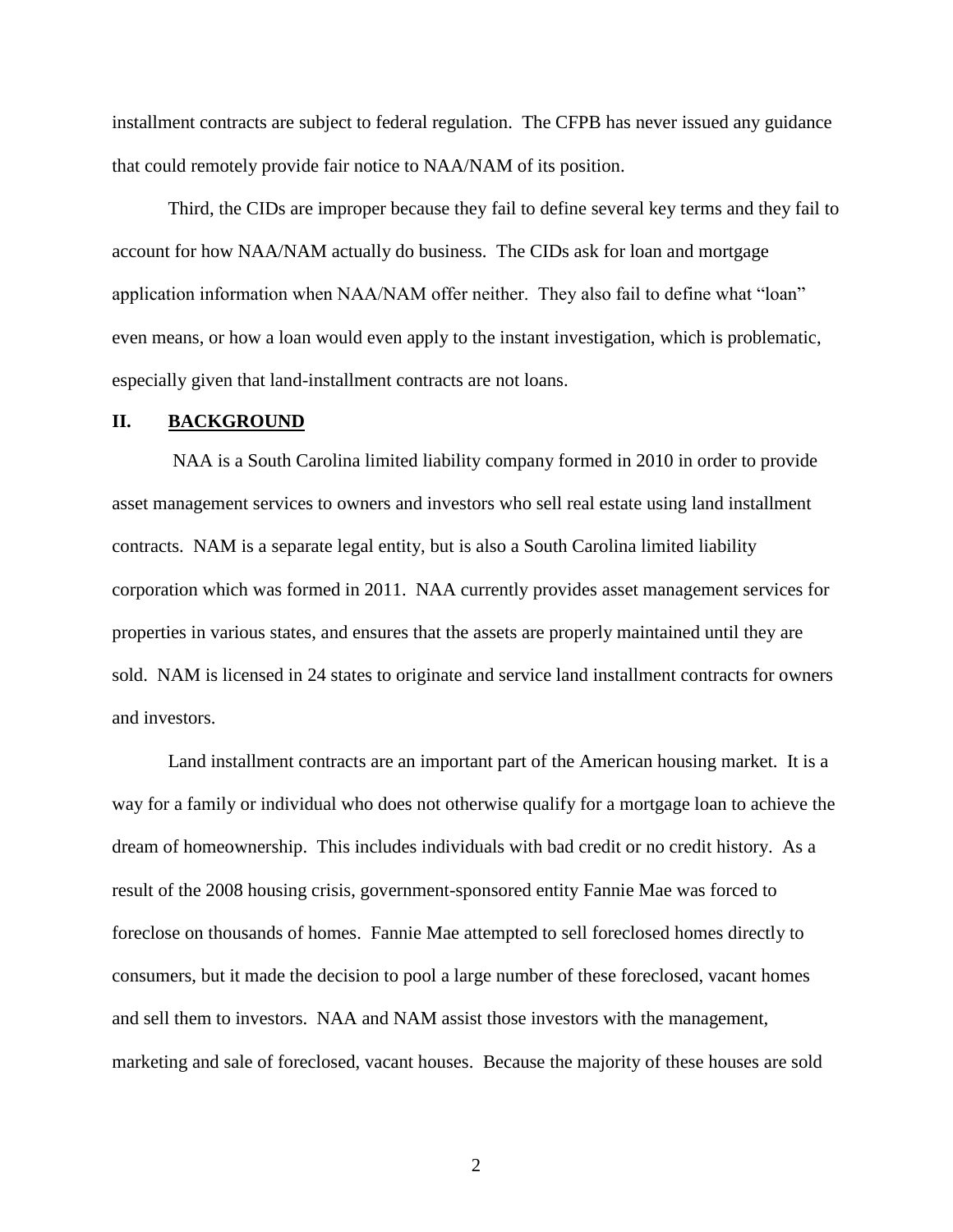for about \$35,000 or less, traditional mortgage lenders and banks are not willing to make loans secured by these properties.

By using land installment contracts, NAA/NAM assist investors with creating an opportunity for families and individuals to buy a home at a low price that they can fix and build equity in. The benefits of home ownership for these vendees impact the community positively as well. Vacant homes are returned to productive use which prevents blight of the neighborhoods and falling property values, and tax revenue is generated for local government. Thus, the use of land installment contracts serves to help restore struggling neighborhoods and improve the local tax base.

Importantly, NAA/NAM do not typically have an ownership interest in the properties. They provide a service for businesses (not consumers) that may have an ownership in the properties.

Finally, one critical feature of the land-installment contracts is that people can surrender their equitable interest and walk away without any further obligations. NAA/NAM do not seek to collect on remaining payments on behalf of the owners of the properties.

#### <span id="page-6-0"></span>**III. STANDARD OF REVIEW**

The Supreme Court has instructed that agency subpoenas or CIDs should not be enforced if it is determined that they demand information that is (a) not "within the authority of the agency," (b) "too indefinite," or (c) not "reasonably relevant to the inquiry." *United States v. Morton Salt Co.*, 338 U.S. 632, 652.

"[W]here it is clear that an agency either lacks the authority to investigate or is seeking information irrelevant to a lawful investigatory purpose, a court must set such inquiry aside." *Consumer Fin. Prot. Bureau v. Accrediting Council for Indep. Colls. & Schs*, 2016 U.S. Dist. LEXIS 53644, \*5 (D.D.C. Apr. 21, 2016) (internal citations omitted); *see Morton Salt*, 338 U.S.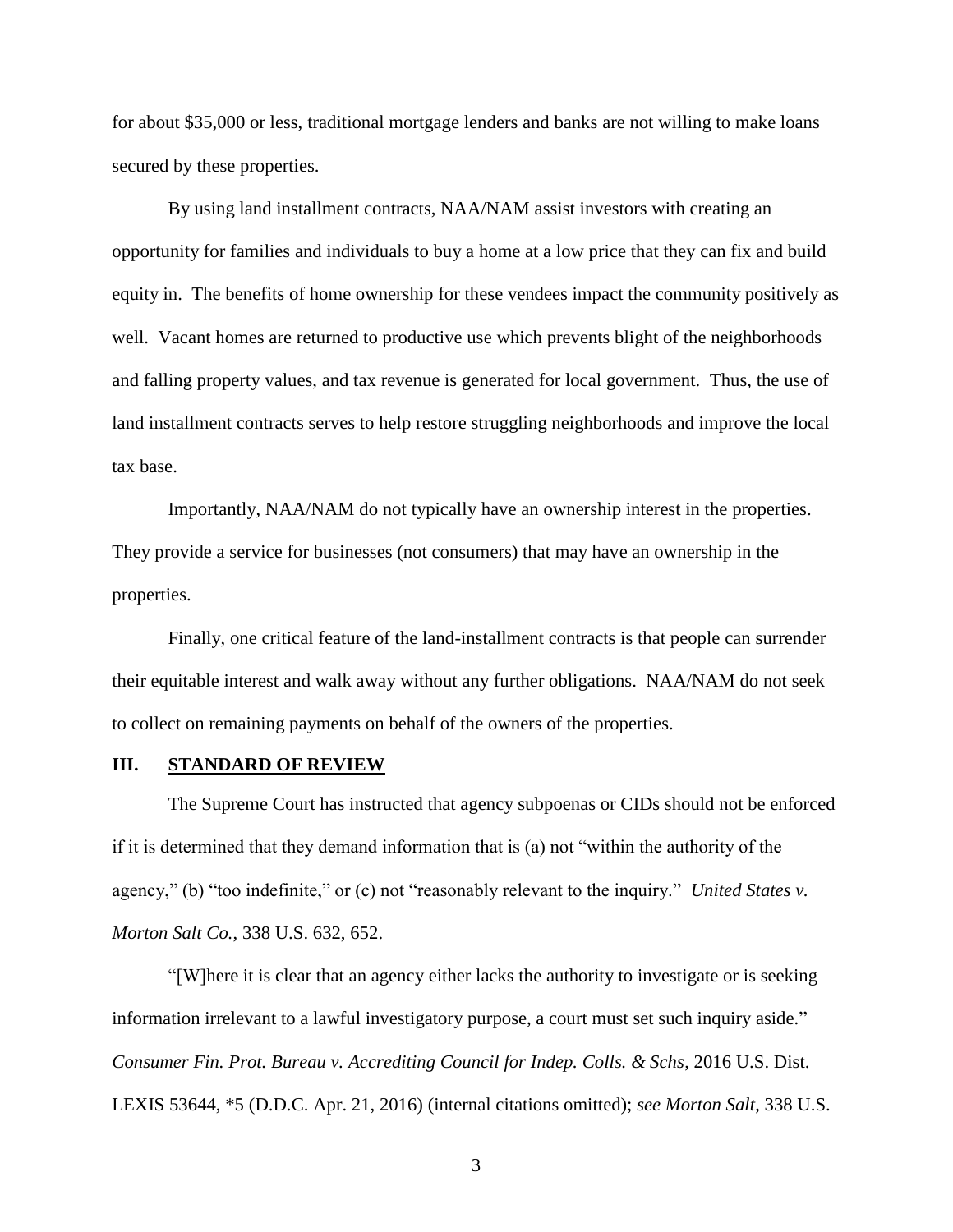at 652 ("[A] governmental investigation . . . may be of such a sweeping nature and so unrelated to the matter properly under inquiry as to exceed the investigatory power.").

#### <span id="page-7-1"></span><span id="page-7-0"></span>**IV. LAW AND ARGUMENT**

#### **A. The CFPB Lacks Jurisdiction.**

As the D.C. District Court succinctly stated, the central question here is this: "Did the CFPB have the statutory authority to issue the CID in question?" *Id*.

In the Notification of Purpose here, the CIDs state that the CFPB believes it has jurisdiction to investigate NAA/NAM under the Consumer Financial Protection Act ("CFPA"), Truth in Lending Act ("TILA"), and Equal Credit Opportunity Act ("ECOA").

However, just as the D.C. District Court recently concluded, the CFPB does not have jurisdiction to issue a CID to NAA/NAM. Thus, the CIDs are improper.

The CFPA allows the CFPB to regulate "consumer financial products or services under the Federal consumer financial laws." 12 U.S.C. § 5491(a). Consistent with this purpose, the CFPB may issue CIDs to any person believed to be in possession, custody, or control of information "relevant to a violation," which is "an act or omission that, if proved, would constitute a violation of Federal consumer financial law." *Id.* § 5562(c)(1), § 5561(5).

The CIDs must "state the nature of the conduct constituting the alleged violation which is under investigation and the provision of law applicable to such violation." *Id.* § 5562(c)(2). But the CFPB cannot accuse just any person of a violation of Federal consumer financial law. Its jurisdiction only extends to "covered persons" (or their service providers)—i.e., a person who offers a consumer financial product or service. Neither NAM nor NAA is a "covered person" under the CFPA.

The instant CIDs contain the following Notification of Purpose: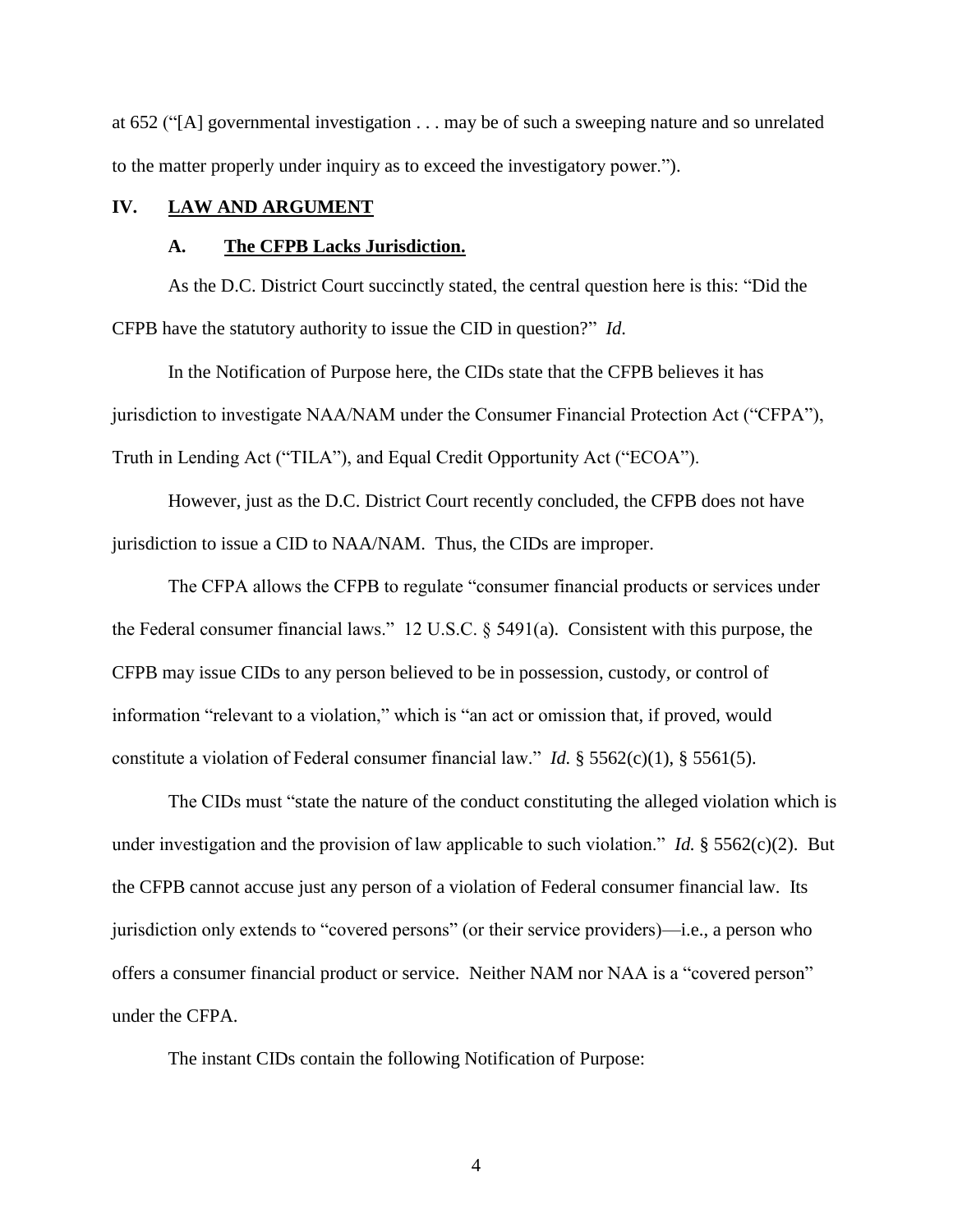The purpose of this investigation is to determine whether investment firms or other unnamed persons have been or are engaging in unlawful acts or practices relating to the marketing, offering, servicing, or collection of *loans for the purchase of residential properties, or similar products or services*, in violation of §§ 1031 and 1036 of the Consumer Financial Protection Act of 2010, 12 U.S.C. §§ 5531, 5536, the Truth in Lending Act, 15 U.S.C. § 1601, et seq., the Equal Credit Opportunity Act, (ECOA), 15 U.S.C. §§ 1691-1691f, any of their implementing regulations, or any other Federal consumer financial law. The investigation also seeks to determine whether Bureau action to obtain legal or equitable relief would be in the public interest.

Despite the Notification of Purpose directed to "loans," the CIDs themselves were

intended to serve the purpose of investigation of  $AFDs$ .<sup>1</sup> The CIDs define an "Agreement for

Deed" or "AFD" as:

 $\overline{a}$ 

a written agreement entered into by the Company with a person who agrees, among other things, to purchase a residential property owned by the Company in exchange for a sum of money, payable to the Company according to the terms of a promissory note, whereby the Company agrees to deliver a deed to the Purchaser upon payment in full of the purchase price.

The CIDs also define other key terms – "applicant," "application," and "purchaser" – in

reference to AFD transactions as opposed to "loan" or "credit" transactions.

<sup>1</sup> Although the stated purpose is to investigate practices relating to "loans" for the purchase of residential properties, the CID definitions and specifications make clear that the CFPB seeks to investigate AFDs, which are not "loans" subject to the CFPB's jurisdiction. The statement of purpose appears to acknowledge this infirmity, by adding the phrase "or similar products or services," but this attempt cannot cure the fundamental jurisdictional problem – the CFPB does not have statutory authority to investigate AFDs.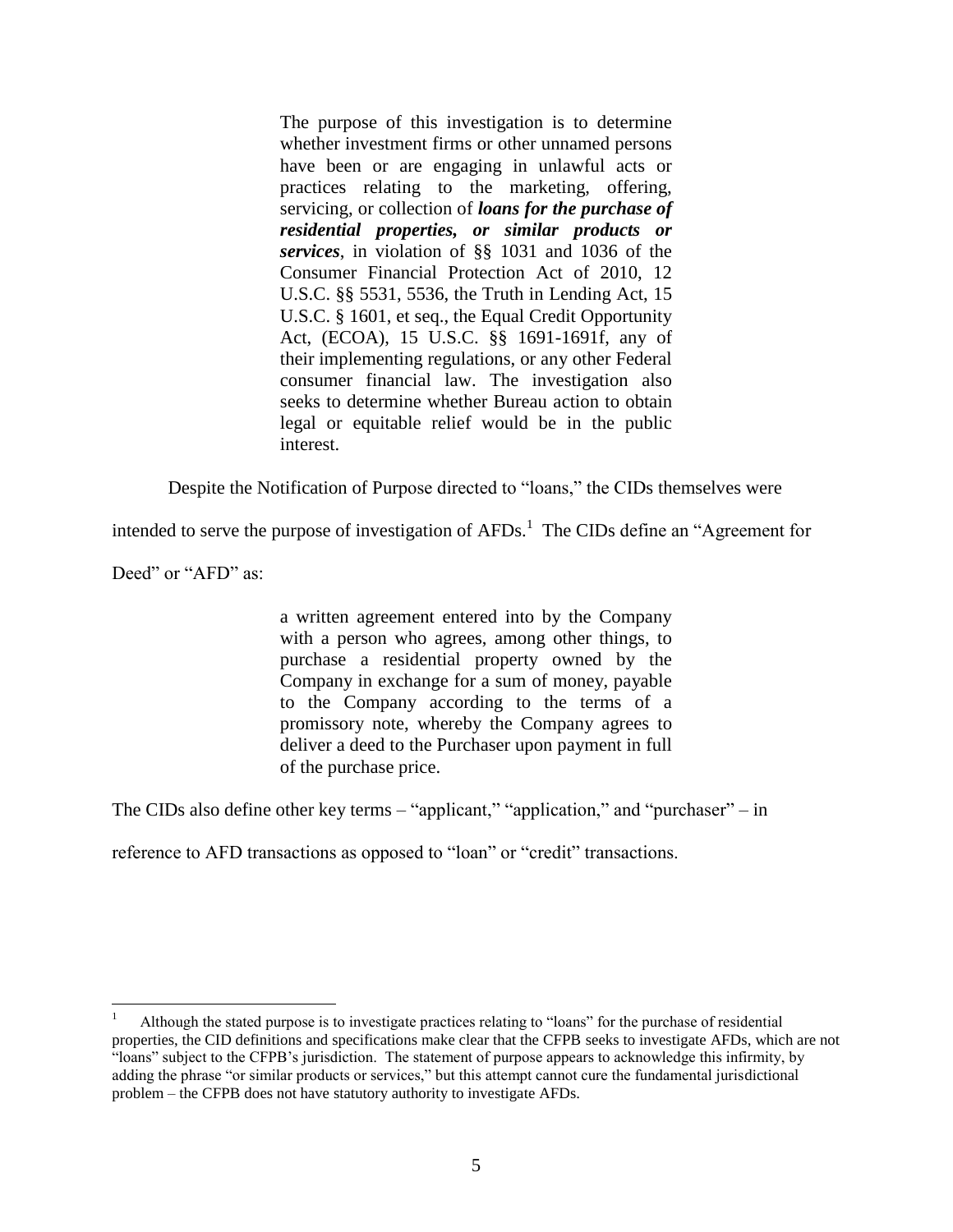The CIDs make clear that the staff believes NAA/NAM offer a "consumer financial product or service" because NAA/NAM are somehow "extending credit and servicing loans," subjecting NAA/NAM to the CFPA, TILA, and ECOA. $^2$  That belief is mistaken.

Accordingly, the CFPB's authority to investigate NAA/NAM hinges on whether the NAA/NAM offer, or are a service provider of, a "consumer financial product or service" or whether either extends "credit" or "loans." For the reasons described below, NAA/NAM do not offer or act as a service provider for AFDs and the AFDs are neither "loans" nor "credit." Rather, they are equivalent to residential leases or rent-to-own transactions, which are not covered consumer financial products or services.

#### *1. AFDs Do Not Involve Extending Credit or Servicing Loans.*

<span id="page-9-0"></span>The threshold question is whether an AFD is "credit" under the CFPA, TILA, or ECOA. In short, an AFD is not "credit" within any recognized meaning of the CFPA, TILA, and ECOA. While the CFPA does not define the term "loan," it defines "credit" to mean "the right granted by a person to a consumer to defer payment of a debt, incur debt and defer its payment, or purchase property or services and defer payment for such purchase." The term "loan" is subsumed under the definition of "credit" because the plain meaning of a "loan" is to borrow money – that is, create debt – and defer repayment of the debt.

The ECOA, which is implemented by Regulation B, makes it unlawful for "any creditor to discriminate against any applicant with respect to any aspect of a *credit* transaction on the basis of race, color, religion, national origin, sex or marital status, or age (provided the applicant has the capacity to contract)." 15 U.S.C. § 1691(a) (emphasis added). That Act, similar to the

<sup>2</sup> The term "financial product or service" also includes "collecting debt *related to any consumer financial product or service.*" 12 U.S.C. § 5481(A)(15)(x). As discussed above, this activity is not relevant here because AFDs are not a consumer financial product or service. In addition, AFDs are not "leases of . . . real property that are the functional equivalent of purchase finance arrangements" because the Bureau has not prescribed required standards defining them as a "financial product or service." *See id.* at § 5481(15)(A)(ii)(III) (activity "subject to standards prescribed by the Bureau").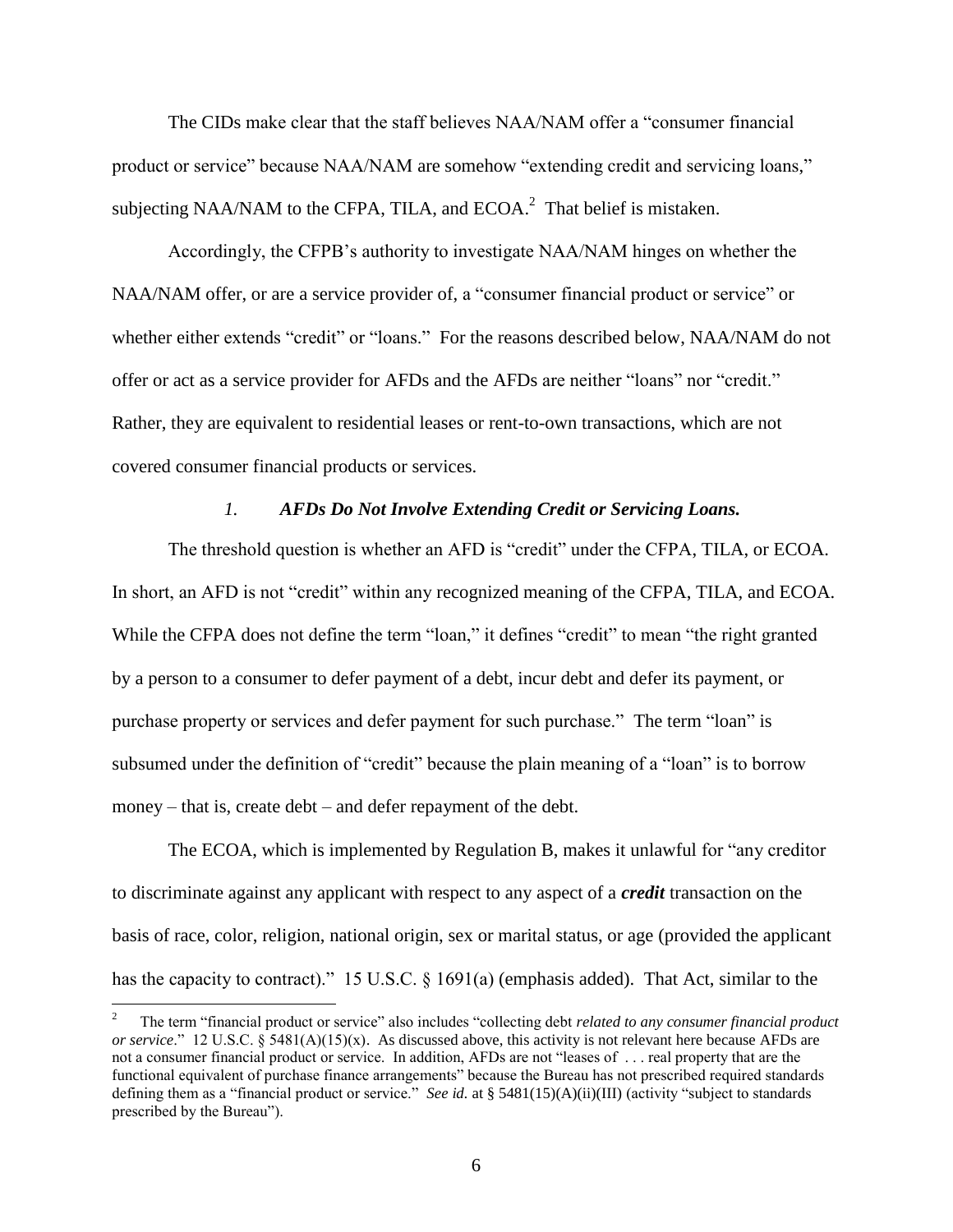CFPA, defines the term "credit" as "the right granted by a creditor to a debtor to defer payment of debt or to incur debts and defer its payment or to purchase property or services and defer payment therefor."

The TILA, which is implemented by Regulation Z, imposes extensive requirements of disclosure to be made by creditors in connection with "consumer *credit* transactions." 15 U.S.C. § 1631 (emphasis added). The TILA defines "credit" as "the right granted by a creditor to a debtor to defer payment of debt or to incur debt and defer its payment." *Id.* at § 1602(f).

While there are minor word differences in how these laws define "credit," they are both consistent in delineating it as the right granted to a consumer "to *defer payment of debt* or to incur debts and defer its payment," and in the case of the CFPA and ECOA, "to purchase property or services and defer payment for such purchase." (Emphasis added.)

That is, AFDs would be considered "credit" if they provided the consumer the right to defer payment of a debt for the purchase of property or services already purchased. *See Ollie v. Waypoint Homes, Inc.*, 104 F.Supp.3d 1012, 1014 (N.D. Cal. 2015). That is not the case here.

First, purchases associated with AFDs are not associated with deferred debt. In fact, no "purchase" occurs until a consumer has completed all payments required under the AFD. The typical AFD document itself clearly demonstrates this by stating that the Vendor shall convey title only when a Vendee (purchaser) "make[s] the payments and perform[s] the covenants described" in the AFD.

The CIDs' own definition of "AFD" also supports this conclusion, defining an AFD as a "written agreement entered into by the Company with a person who agrees . . . *to purchase* a residential property owned by the Company . . . whereby the Company agrees *to deliver a deed* to the Purchaser *upon payment in full* of the purchase price." (Emphasis added.) The CID also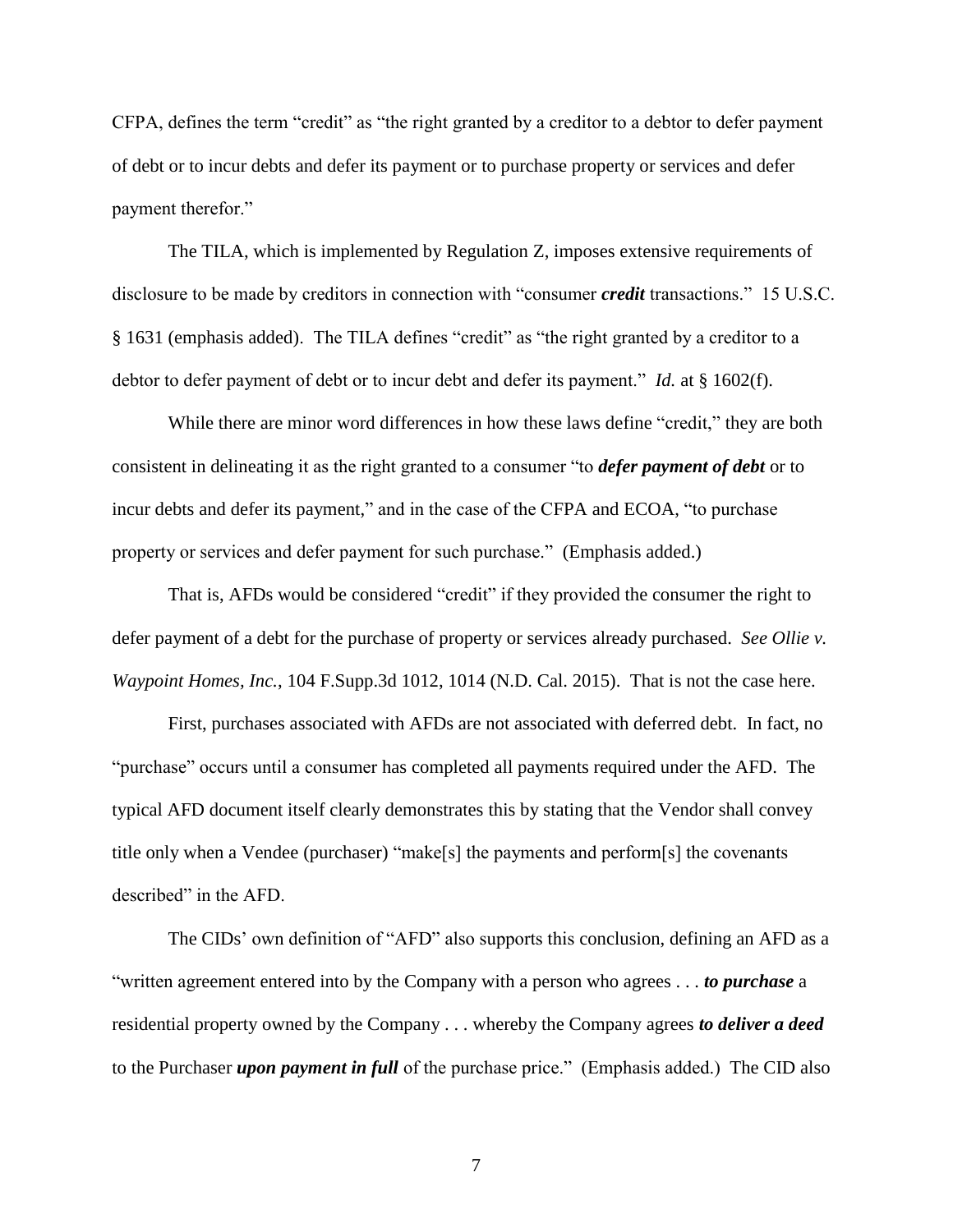defines a "Purchaser" as "any person who *entered into* an Agreement for Deed with the Company." (Emphasis added.)

Thus, as defined by the CIDs and the terms of the agreement itself, an AFD does not provide the consumer with the right to defer payment of a debt for the purchase of property or services already purchased. Equating an AFD with a debt instrument would require reshaping the square peg of an executory contract to fit into a round hole intended to fit promises to pay secured debts through promissory notes. The two things just do not equate.

An AFD is not a credit transaction, but rather a contemporaneous exchange of payment at the beginning of each month in return for the consumer's ability to occupy the property for that period. *See Ollie*, 104 F.Supp.3d at 1014. There is no purchase and no transfer of title unless and until the consumer meets the terms of the AFD.<sup>3</sup>

During the Meet and Confer, the staff asserted the view that AFDs are in fact an extension of credit. Specifically, the staff suggested that the AFD's mention of "interest" made AFD's credit under relevant authority. However, nothing in the CFPA, TILA, or the ECOA

<sup>3</sup> In a related context, state courts, evaluating similar arrangements to AFDs, have found that they are not "loans" under state mortgage lending statutes. *See State v. Willan*, 2011-Ohio-6603, ¶ 40, *rev'd on other grounds by*, 994 N.E.2d 400 (Ohio 2013*), cert. granted, judgment vacated*, 134 S. Ct. 1873 (2014), *and judgment reinstated*, 41 N.E.3d 366 (Ohio 2015), *and rev'd*, 41 N.E.3d 366 (Ohio 2015)). In the *Willan* decision, the defendant held back twenty percent of the purchase price and consumers paid the balance over time through installments. The defendant retained a second mortgage on the property. Under these facts, the court recognized that the defendant had not made a "loan" because it "did not lend money to any of the homebuyers in exchange for its second mortgage." *Id.* A loan, the court held, "involves the advancement of cash by the lender to, or on behalf of, the borrower." *Id.* Other courts have also reached the same conclusion. *10 E. Realty, LLC v. Inc. Vill. of Valley Stream*, 12 N.Y.3d 212, 907 N.E.2d 274 (2009) (retaining a mortgage on property due to unpaid balance of purchase price was not a "loan" under New York law); *Bayview Loan Servicing, LLC v. Martinez*, No. 05-14-00835, 2016 WL 825670 (Ct. App. Tex. March 3, 2016) (finding that contract for deed was "neither a loan of money…nor an absolute obligation that [the purchaser] repay.").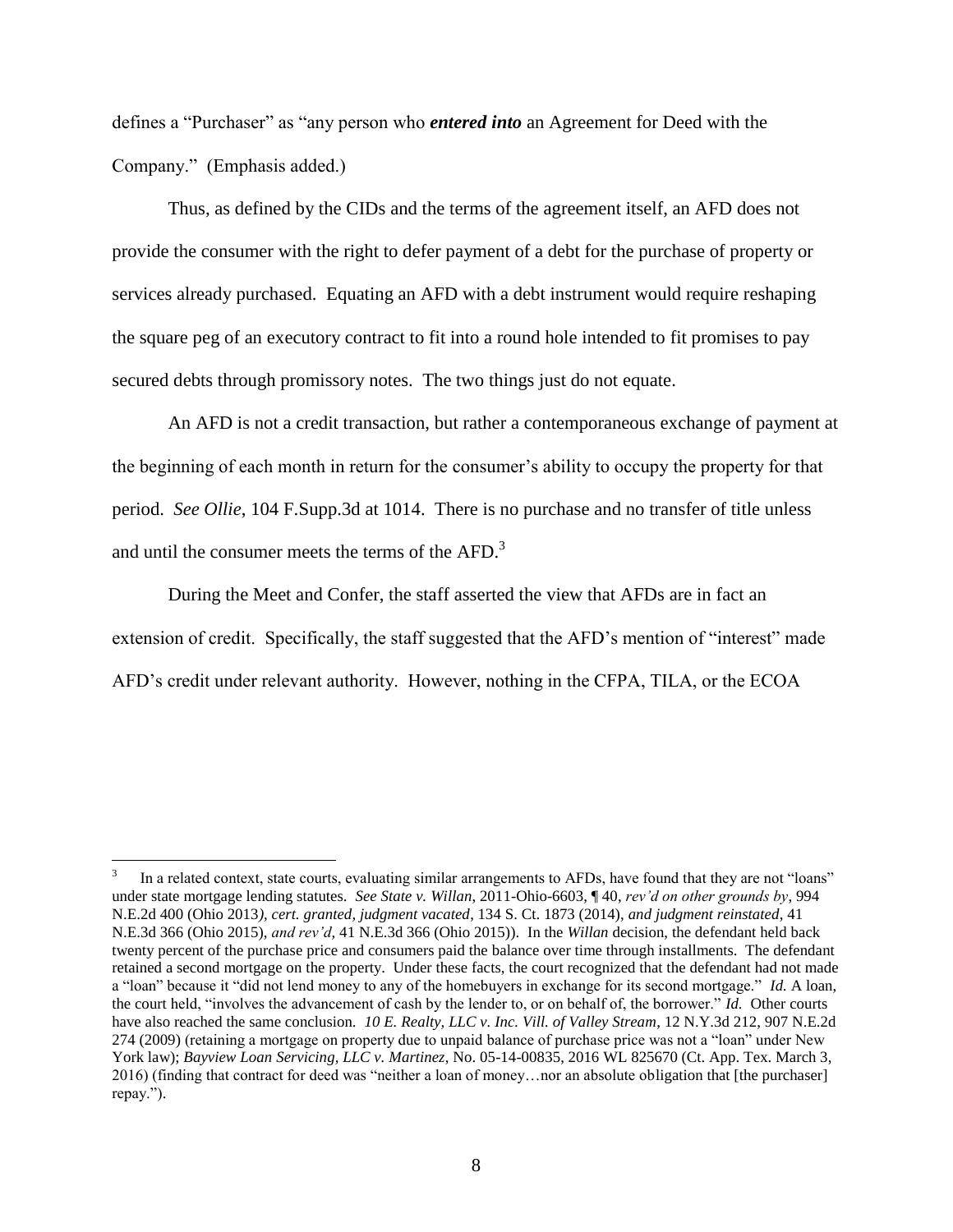definitions of credit include interest as an element of the definition;<sup>4</sup> credit depends upon whether there is a debt for the purchase of property and the deferral of its payment.

Courts have also held that the substance of a transaction controls whether it is "credit," not whether it mentions terms that are typically associated with credit. *See Ollie*, 104 F. Supp. 3d at 1016 (use of the terms "credit" and "creditworthiness" in lease agreement did not render agreement to be "credit" under the ECOA); *Shaumyan v. Sidetex Co.,* 900 F.2d 16, 19 (2d Cir.1990) (language stating "THIS IS A CONSUMER CREDIT CONTRACT" did not make investment contract "credit" under the ECOA).<sup>5</sup>

The staff also suggested during the Meet and Confer that AFDs were "credit" because they were "mortgages" under TILA. Again, the Bureau must satisfy the necessary elements of the definition of credit in order to establish that AFDs meet its requirements. Simply calling an agreement a mortgage does not make it so. In fact, AFDs predate the development of the modern residential mortgage transaction.

Further, the term "mortgage" simply refers to a security interest in property. A mortgage is not a credit instrument. A mortgage provides security for a credit transaction, but it is simply a lien. This conclusion is supported by the CFPB's own definition of a "residential mortgage transaction" under Regulation Z, 12 C.F.R. § 1026.2(a)(22), which defines a mortgage solely in relation to a "security interest." As we have explained above, there is no transfer of title (and therefore no need for a security interest) in the property under an AFD unless and until a consumer pays the full purchase price. Moreover, the TILA only applies to an "individual or

<sup>&</sup>lt;sup>4</sup> Regulation Z does include "interest" in the definition of a "finance charge." 12 C.F.R. § 1026.4(a). However, whether a "finance charge" has been imposed depends on whether the charge is "incident to or a condition of the extension of **credit**." *Id.* (emphasis added).

<sup>&</sup>lt;sup>5</sup> Similarly, that an AFD may include a "promissory note" is immaterial. The CIDs define AFD as an agreement to purchase property for a sum of money "whereby the Company agrees to deliver a deed to the Purchaser upon payment in full of the purchase price." Likewise, Harbour's AFD is clear that there is no transfer of title unless and until the consumer makes all required payments.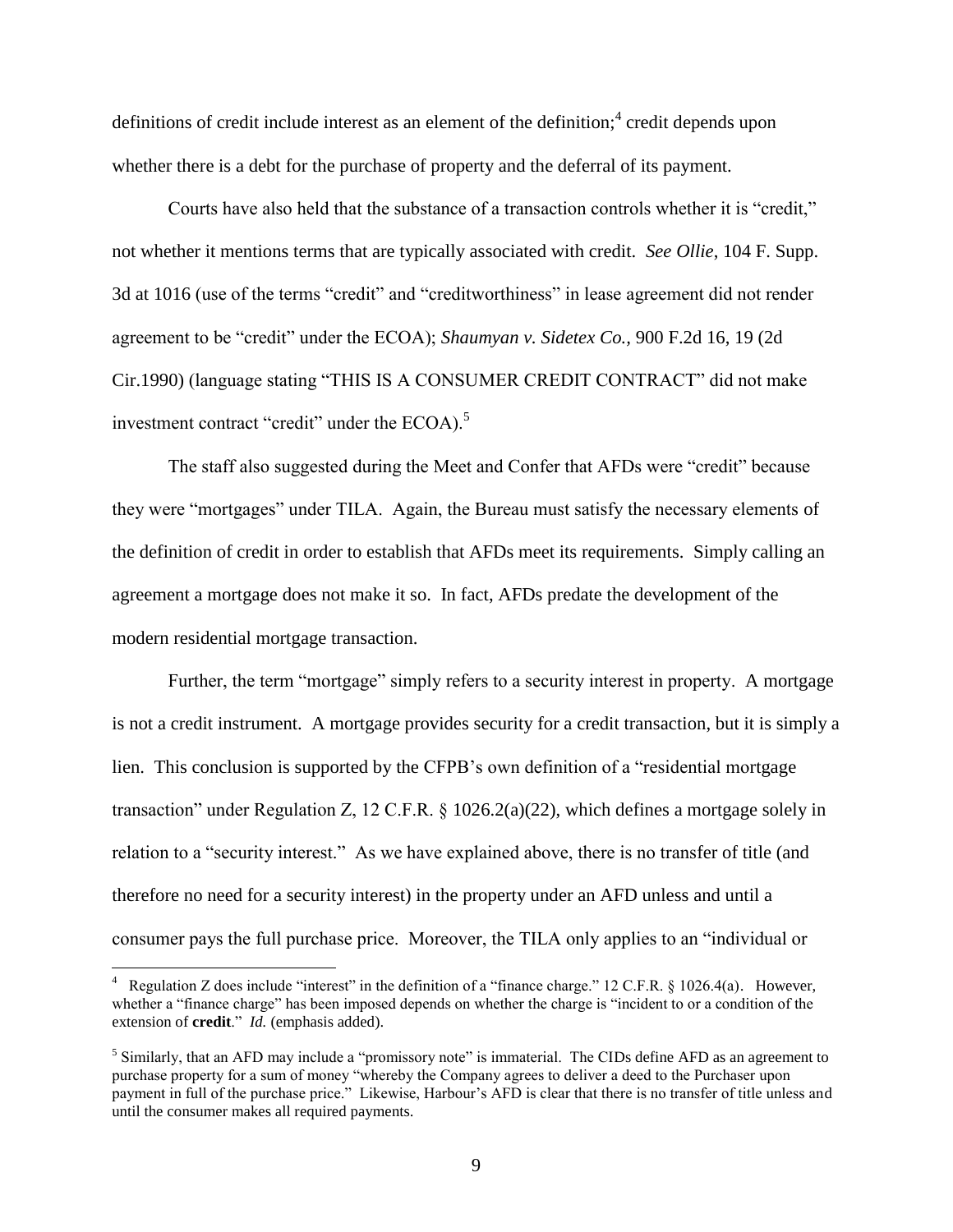business that offers or extends *credit*." 12 C.F.R. § 1026.1(c) (emphasis added). Even if an AFD somehow were a "mortgage," it is not subject to TILA unless it is "credit."<sup>6</sup>

During the Meet and Confer, the staff did not raise any other basis for jurisdiction or any laws beyond those specifically referenced in the CIDs' statement of purpose (CFPA, TILA, and ECOA). Although not raised by the staff, we note that the CFPB's Regulation X, 12 CFR Part 1024, implementing the Real Estate Settlement Procedures Act ("RESPA"), 12 U.S.C. § 2601, defines the term "federally related mortgage loan" in part by reference to whether the loan is made by a "creditor" as defined by TILA, 15 U.S.C.  $$1602(g)$  – in pertinent part, a "person who regularly extends consumer *credit*." 12 CFR Part 1024.2 (emphasis added.)

Highlighting another deficiency to the CFPB's claim of jurisdiction, Regulation X also provides that "any installment sales contract, land contract, or contract for deed on otherwise qualifying residential property is a federally related mortgage loan *if* the contract is funded in whole or in part by *proceeds of a loan* made by any maker of mortgage loans specified in paragraphs  $(1)(ii)(A)$  through  $(D)$  of this definition." 12 CFR Part 1024.2. If AFDs were "credit," there would be no need for a separate paragraph to define these contracts as "federally regulated mortgage loans."

The last point bears close examination. Congress could have included land contracts (AFDs) within the purview of "credit," and the CFPB's jurisdiction, but chose not to. Instead, federal law governs this type of land sale if, and only if, the AFD is funded by proceeds of loan. That is not the case here.

As explained by the Official Comment to Section  $1026.2(a)(22)$ , the term "residential mortgage transaction" is significant for five provisions in Regulation Z, each of which require an extension of *credit*:

Section 1026.4(c)(7)—exclusions from the finance charge.

Section 1026.15(f)—exemption from the right of rescission.

Section  $1026.18(q)$ —whether or not the obligation is assumable.

<sup>•</sup> Section 1026.20(b)—disclosure requirements for assumptions.

Section  $1026.23(f)$ —exemption from the right of rescission.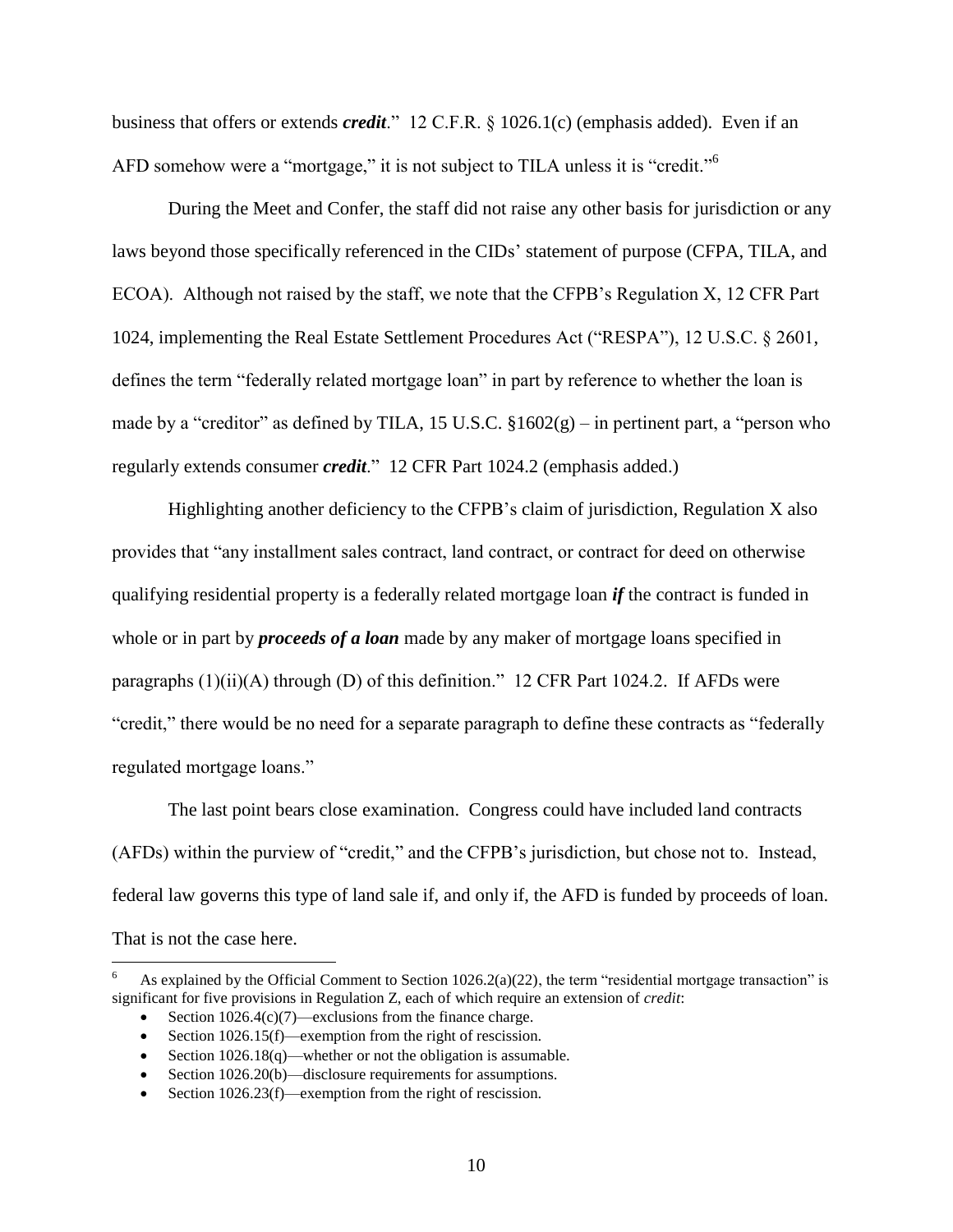In fact, the definition of "federally related mortgage loan" in Regulation X distinguishes between "loans" made by a "creditor" (paragraph 1(D) of the definition) and "any installment sales contract, land contract, or contract for deed" (paragraph 2). Therefore, Regulation X very clearly supports the conclusion that an AFD is not credit under TILA.

It would be unreasonable, and unsupported by any reasonable view of the law to conclude that an AFD is a "federally related mortgage loan" under Regulation X. That finding must be supported by facts demonstrating "the contract is funded in whole or in part by proceeds of a loan made by any maker of mortgage loans specified in paragraphs (1)(ii)(A) through (D) of this definition." 12 CFR Part 1024.2. The AFDs are not funded by proceeds of a loan by any of the definition's specified makers of mortgage loans; they are not (A) made by a lender that is regulated by or whose deposits are insured by the Federal Government; (B) made, insured, or guaranteed by HUD or other agency of the Federal Government; (C) intended to be sold to Fannie Mae or similar entities; or (D) made by a "creditor" under the TILA. Therefore, the AFDs at issue are neither "credit" nor "federally related mortgage loans" within the meaning of RESPA and Regulation X.

## *2. AFDs Are Similar To A Residential Lease Or Rent-To-Own Transaction, Neither of Which Constitute "Credit."*

<span id="page-14-0"></span>Because property ownership transfers, through an AFD, only upon completion of all payments, and because consumers may walk away at any time, without any obligation to perform under the AFD, the Vendees are essentially paying rent for the monthly use of a property, making an AFD equivalent to a residential lease or a rent-to-own transaction, neither of which constitute "credit."

### <span id="page-14-1"></span>*a. Residential Leases*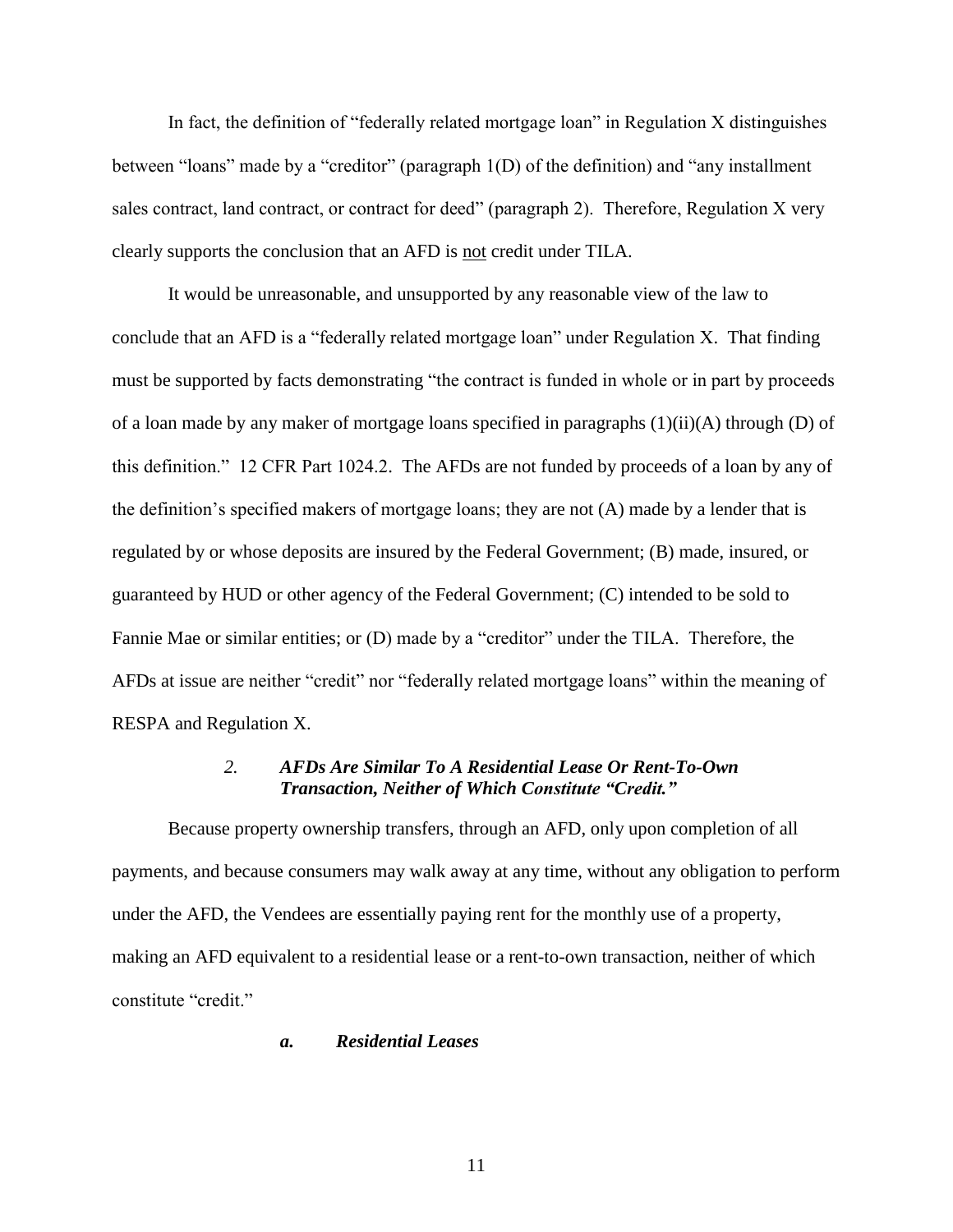Courts have consistently determined that residential leases do not constitute credit

transactions subject to the ECOA. *See Laramore v. Ritchie Realty Management Co.*, 397 F.3d

544, 547 (7th Cir. 2005); *Ollie*, 104 F.Supp.3d at 1014; *Portis v. River House Associates,* 498

F.Supp.2d 746, 750 (M.D. Pa. 2007); *Head v. N. Pier Apartment Tower*, No. 02 C 5879, 2003

WL 22127885 (N.D. Ill. Sept. 12, 2003); *but see Ferguson v. Park City Mobile Homes,* No. 89 C

1909, 1989 WL 111916 (N.D. Ill. Sept. 18, 1989) (unpublished opinion holding that ECOA was

"broad enough" to cover lease of a mobile home lot, but providing little analysis and noting that

counsel had failed to provide any case authority to limit the  $ECOA$ ).<sup>7</sup>

The Seventh Circuit is the only federal appellate court that has addressed the applicability

of the ECOA to residential leases, holding that it does not apply:

We hold that a typical residential lease does not involve a credit transaction. The typical residential lease involves a contemporaneous exchange of consideration—the tenant pays rents to the landlord on the first of each month for the right to continue to occupy the premises for the coming month. A tenant's responsibility to pay the total amount of rent due does not arise at the moment the lease is signed; instead a tenant has the responsibility to pay rent over roughly equal periods of the term of the lease. The rent paid each period is credited towards occupancy of the property for that period (i.e., rent paid November 1 is credited towards the right of a tenant to occupy the premises in November). As such, there is no deferral of a debt, the requirement for a transaction to be a credit transaction under the Act.

*Laramore*, 397 F.3d at 547 (footnote omitted).

<sup>7</sup> In *Brothers v. First Leasing, 724 F.2d 789, 795* (9<sup>th</sup> Cir. 1984), the Ninth Circuit held the ECOA applies to *consumer leases*, i.e., leases for the use of personal property covered by the Consumer Leasing Act. The court noted that it was "unclear" that the ECOA, when first enacted, applied to consumer leases. *Id.* at 793. The court concluded, however, that amendments to the Truth in Lending Act, another title of the Consumer Credit Protection Act extending TILA's disclosure requirements to consumer leases, suggested the same should be done to the ECOA. That same reasoning does not apply to leases involving *real property* because they are not covered by the Consumer Leasing Act. *See Laramore*, 397 F.3d at 547.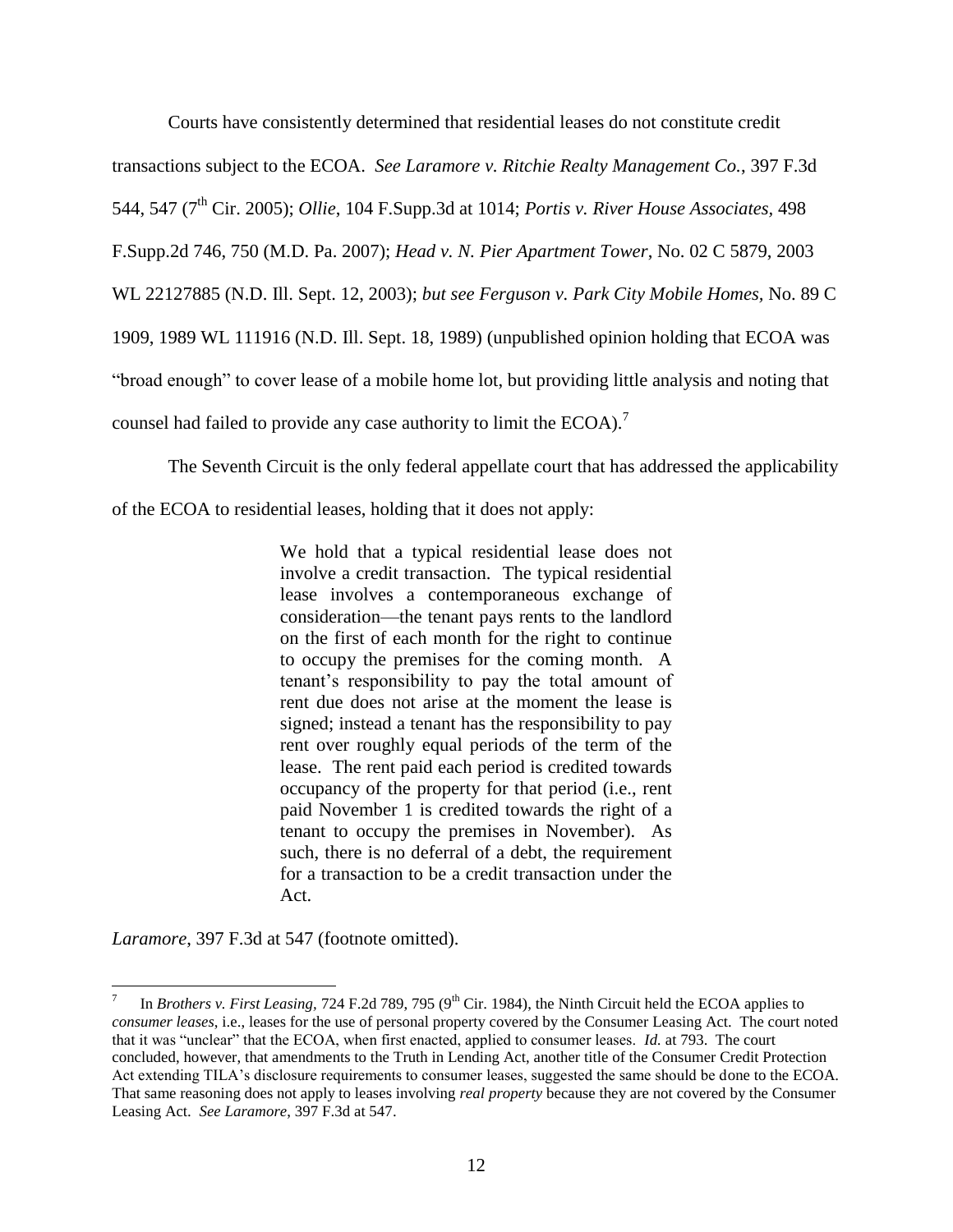Similarly, in *Liberty Leasing Co. v. Machamer*, 6 F.Supp.2d 714, 717 (S.D. Ohio 1998), the court held that an equipment lease involving monthly payments was not a "credit transaction" under the ECOA because the financial obligation was *contemporaneous* with possession of the equipment. As explained by the court, the "relevant inquiry is *whether the incremental payments constitute a contemporaneous exchange of consideration for the possession of the leased goods.* Where the leasing agreement, or applicable law, provides for such a contemporaneous exchange, then the lessee cannot be said to "defer [the] payment of [a] debt" within the meaning of ECOA. *Id.* (citations omitted)."

In *Liberty Leasing*, the terms of the equipment lease obligated the lessees to make monthly payments in exchange for the use of the equipment. The lessees were not obligated to pay the total lease amount in all circumstances under the lease agreement. The agreement provided that in the event of a default by the lessee, the lessor had the right to lease the equipment to another party in an effort to mitigate damages and, in that event, the lessee would have been liable only for "any accrued and unpaid rent" through the date that the lessor obtained possession of the equipment. "*Thus, it cannot be said, as a matter of law, that the lessees necessarily incurred a debt for which payment was deferred because, under at least one of the remedial scenarios . . . the lessees' financial obligation, or debt for the total lease price, would have been extinguished upon the surrender of possession of the equipment*; i.e., the lessees' financial obligation was *contemporaneous* with possession of the equipment." *Id.*

This is exactly the case here. The AFD provides that, "*if* Purchaser shall *first* make the payments and perform the covenants hereinafter described," the Seller "agree(s) *to convey* and assure to the Purchaser . . . a good and sufficient deed [in the property]." (Emphasis added.) The Purchaser agrees to pay for the property by (1) paying a non-refundable down payment prior to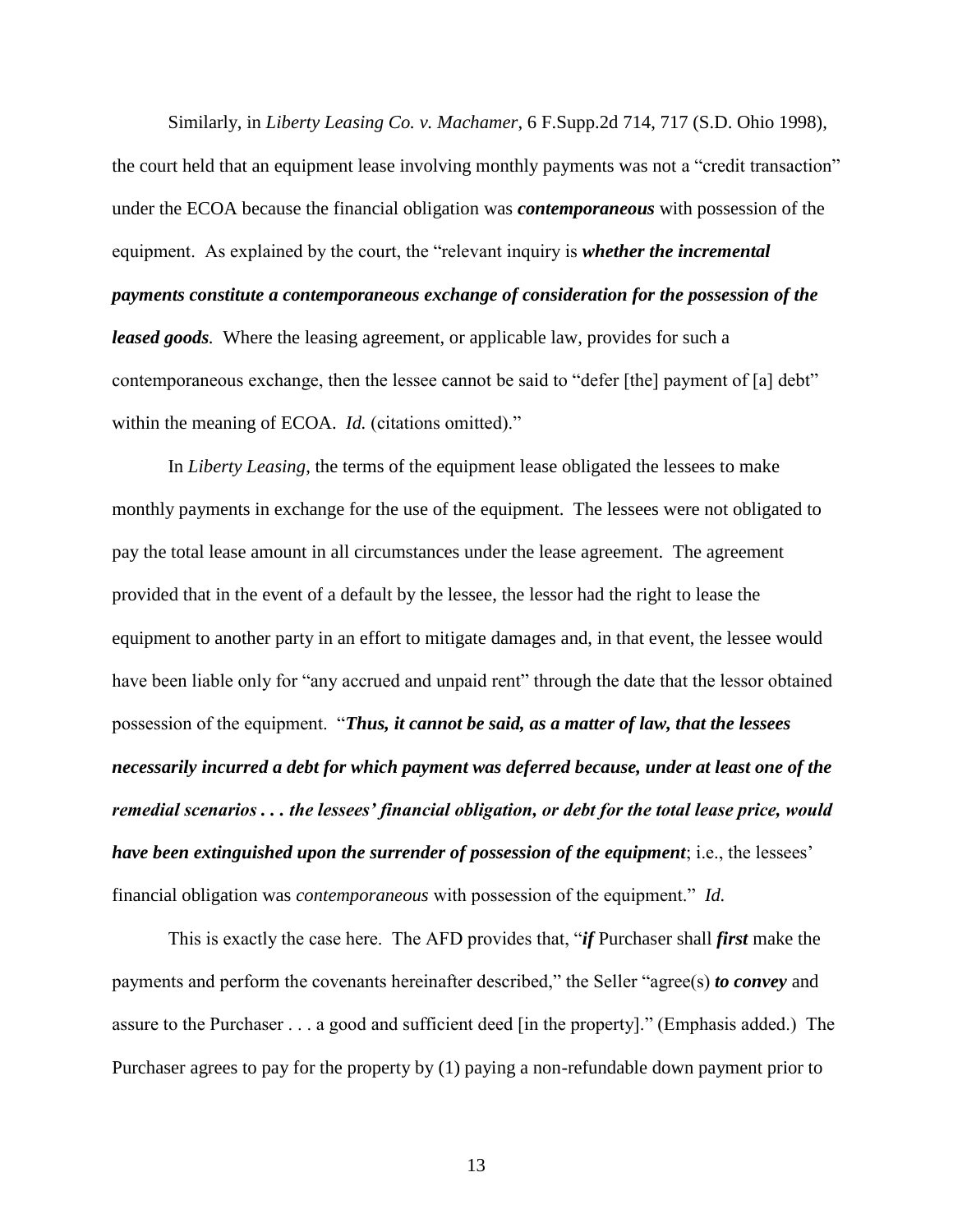the release of the contract and (2) monthly payments thereafter until the whole sum has been paid.

Title does not transfer to the Purchaser unless and until the whole sum has been paid. As provided in paragraph 7, if the Purchaser fails to make any payments or to perform any of the covenants, the Seller has the option to terminate the contract, in which case the Purchaser forfeits all payments made; "and such payments may be retained by the Seller *in full satisfaction and liquidation of all damages sustained*." (Emphasis added.) As provided in paragraph 8, upon the Seller exercising its right of termination, the Purchaser becomes a "month to month" tenant and agrees to surrender the property without demand. As provided in paragraph 9, the Purchaser shall then pay rent so long as he is in possession and has not been evicted or surrendered the property. There is nothing in the AFD that obligates the consumer to pay the full purchase price and the agreement is terminable without penalty at any time by the consumer. As explained in *Liberty Leasing*, an agreement that provides for "remedial scenarios" whereby a lessee's financial obligation would be extinguished (i.e., surrender of possession) cannot be considered a "credit transaction," because such terms establish that the debt obligation is *contemporaneous* with the lessee's possession.

#### *b. Rent-to-Own*

<span id="page-17-0"></span>The instant AFDs are also comparable to rent-to-own ("RTO") transactions, which are also not "credit." The Third Circuit's decision in *Ortiz v. Rental Management, Inc.*, 65 F.3d 335 (3d Cir. 1995) is illustrative of why RTO transactions do not meet this definition.

There, the plaintiff entered into an RTO contract to purchase furniture. Her agreement provided that she could terminate the RTO contract at any time and that her prior payments would be retained by the defendant as its sole remedy. Ortiz challenged that the RTO contract constituted a "credit sale" under the TILA and that the defendant had violated the statute by not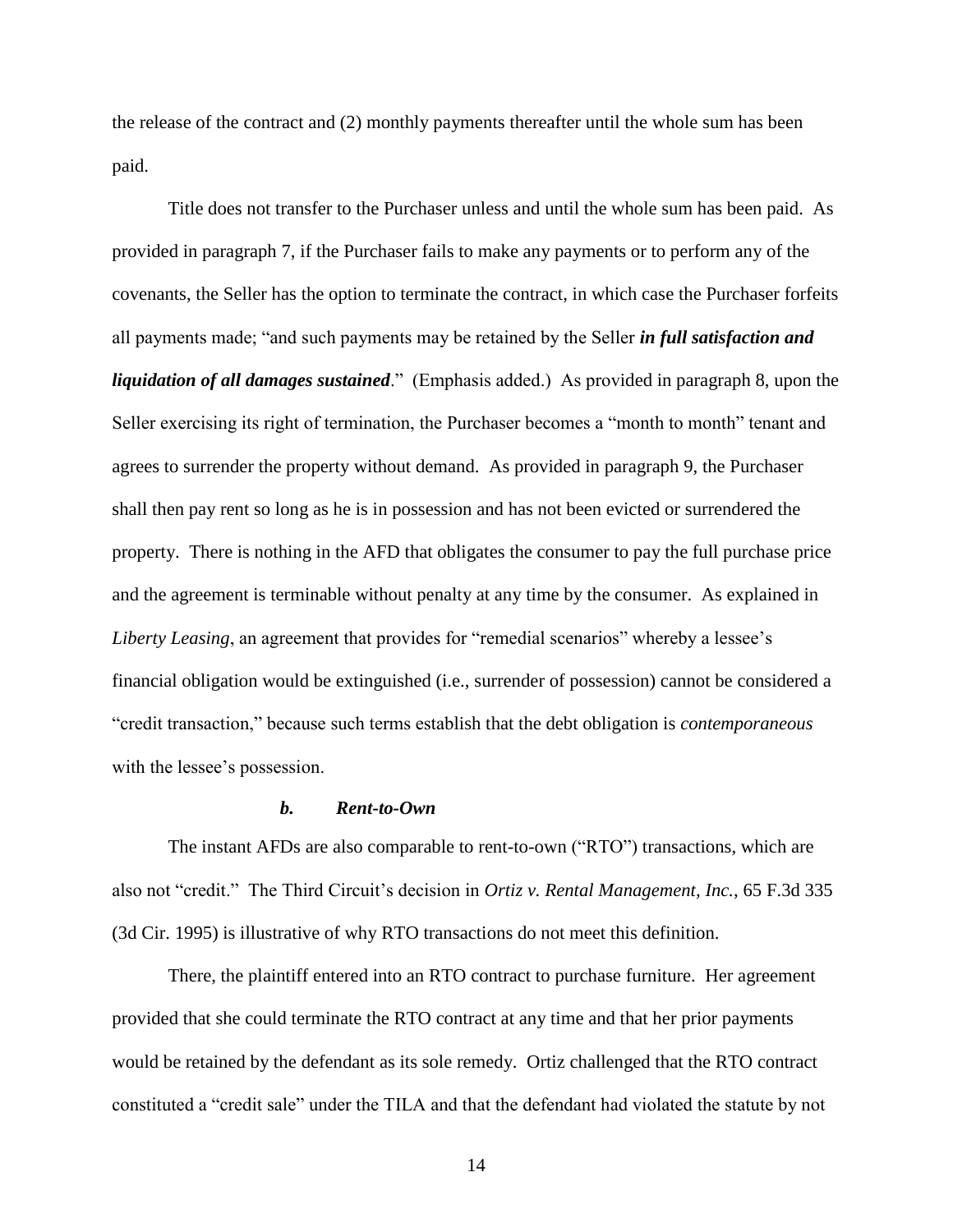providing the appropriate disclosures. Regulation Z, the TILA's implementing regulation, defines a credit sale to include leases that result in ownership for no or nominal consideration, unless the lease was "terminable without penalty at any time by the consumer."12 C.F.R. § 226.2(a)(16); 12 C.F.R. § 1026.2(a)(16).

The court found that Ortiz's RTO contract was "terminable without penalty" and accordingly *not* credit. 65 F.3d at 341. Ortiz's loss of her prior payments (what she described as lost "equity" in the property) were not a penalty because a penalty requires assessment of *additional charges* imposed upon termination of the agreement. *Id. See also In re Hanley*, 135 B.R. 311, 314 (C.D. Ill. 1990) (holding that rent-to-own payments were not subject to TILA because the contract was terminable at any time by the consumer, without penalty).

The RTO contract in *Ortiz* and *Hanley* bears the same key features as Harbour's AFDs. Consumers wishing to purchase a property through AFD may cease making payments at any time, and the Company's only recourse is to terminate the contract and retain the payments made. The consumer has no additional obligation. The Bureau's counterpart in consumer protection, the Federal Trade Commission, has also recognized that RTO does not qualify as "credit" under TILA. *See Examining Rental Purchase Agreements and the Potential Role for Federal Regulation: Hearing on H.R. 1588 Before the Subcomm. on Consumer Credit of the H. Comm. on Fin. Servs.* 112 Cong. 45 (2011) (prepared statement of Charles Harwood, Deputy Director, Bureau of Consumer Protection, Fed. Trade Comm'n.) ("Currently, RTO transactions are not specifically covered by federal laws that govern credit or lease transactions, namely, the TILA and the CLA, and there is no specific statute that applies to RTO transactions.

Federal legislation that would specifically regulate RTO transactions has been proposed many times in the past.") In that past year, the FTC also confirmed that RTO transactions are not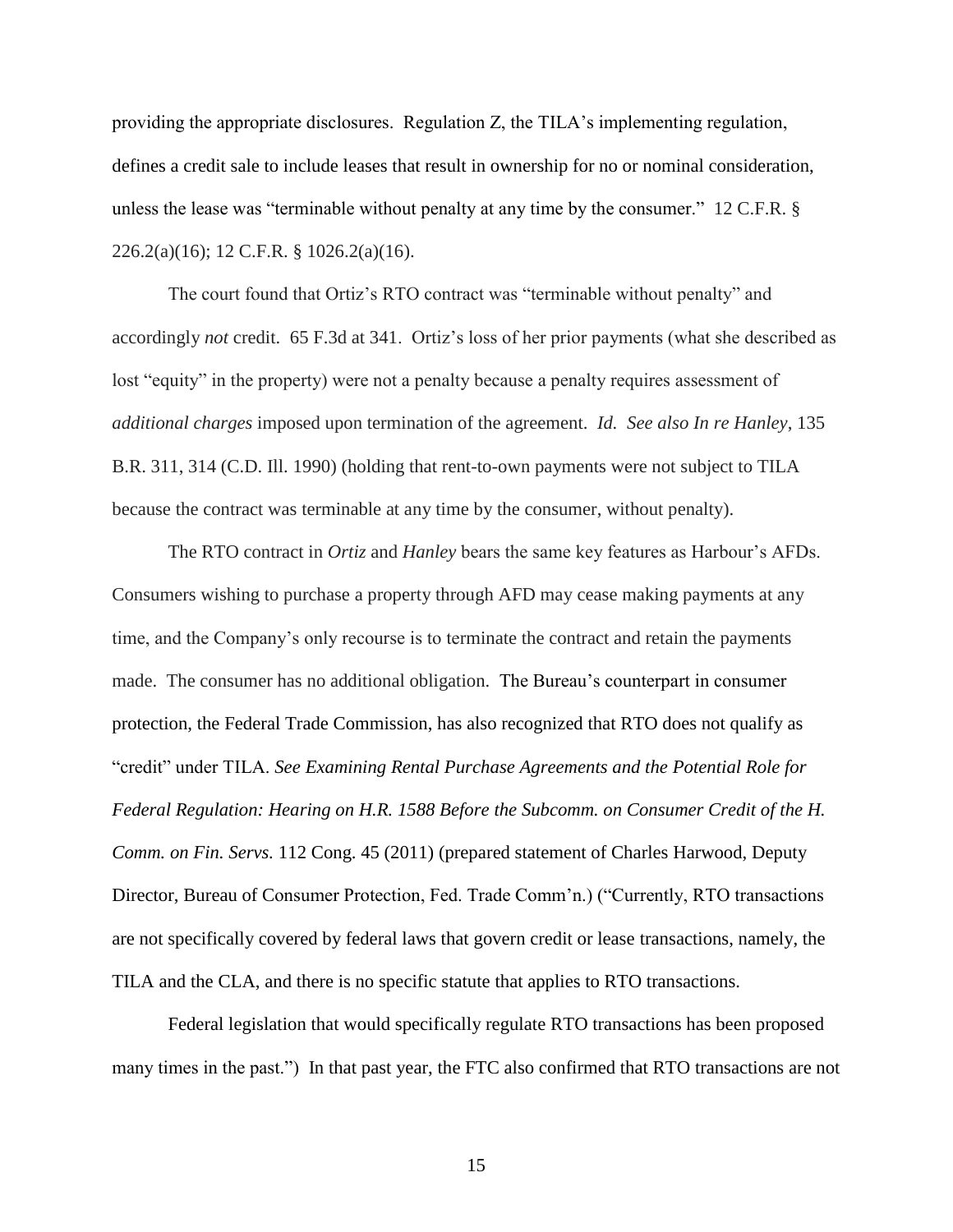covered by TILA. *See* Federal Trade Commission, *Rent-to-Own: Costly Convenience*, Consumer Information Blog (March 2015), https://www.consumer.ftc.gov/articles/0524-rentown-costly-convenience ("Most rent-to-own transactions are not regulated by federal lending and leasing laws that set disclosures and certain consumer protections.").

Accordingly, as a matter of law, the AFDs at issue here do not meet the definition of "credit" under the controlling statutes and, in fact, more closely resemble leasing and RTO arrangements that courts have expressly declared *not* to be credit. This is fatal to the CFPB's authority to investigate NAA/NAM. This deficiency cannot be cured, and the CIDs should be set aside.

## **B. NAA/NAM Failed To Receive Fair Notice**

<span id="page-19-0"></span>The U.S. Supreme Court has held that federal agencies must provide "fair warning" or "fair notice" of required or prohibited conduct. *See Christopher v. SmithKline Beecham Corp.*, 132 S. Ct. 2156 (2012); *FCC v. Fox TV Stations, Inc.*, 132 S. Ct. 2307 (2012).

Here, NAA/NAM did not receive fair notice that its business activities are subject to federal regulation. Specifically, NAA/NAM did not receive fair notice because the CFPA, TILA, or ECOA and their regulations do not define "credit" or "consumer financial product or service" to include land-installment contracts or AFDs.

In fact, the FTC has held for over 15 years that rent-to-own contracts, which are similar to AFDs, do not fall within the scope of TILA or ECOA. Despite these consistent statements from the FTC, the CFPB has taken no steps to provide fair notice to NAA/NAM regarding their obligations, if any, under federal law. There has never been any formal or informal guidance or rulemaking concerning AFDs by any federal agency, even after the passage of the CFPA.

#### <span id="page-19-1"></span>**C. CIDs Are Improper.**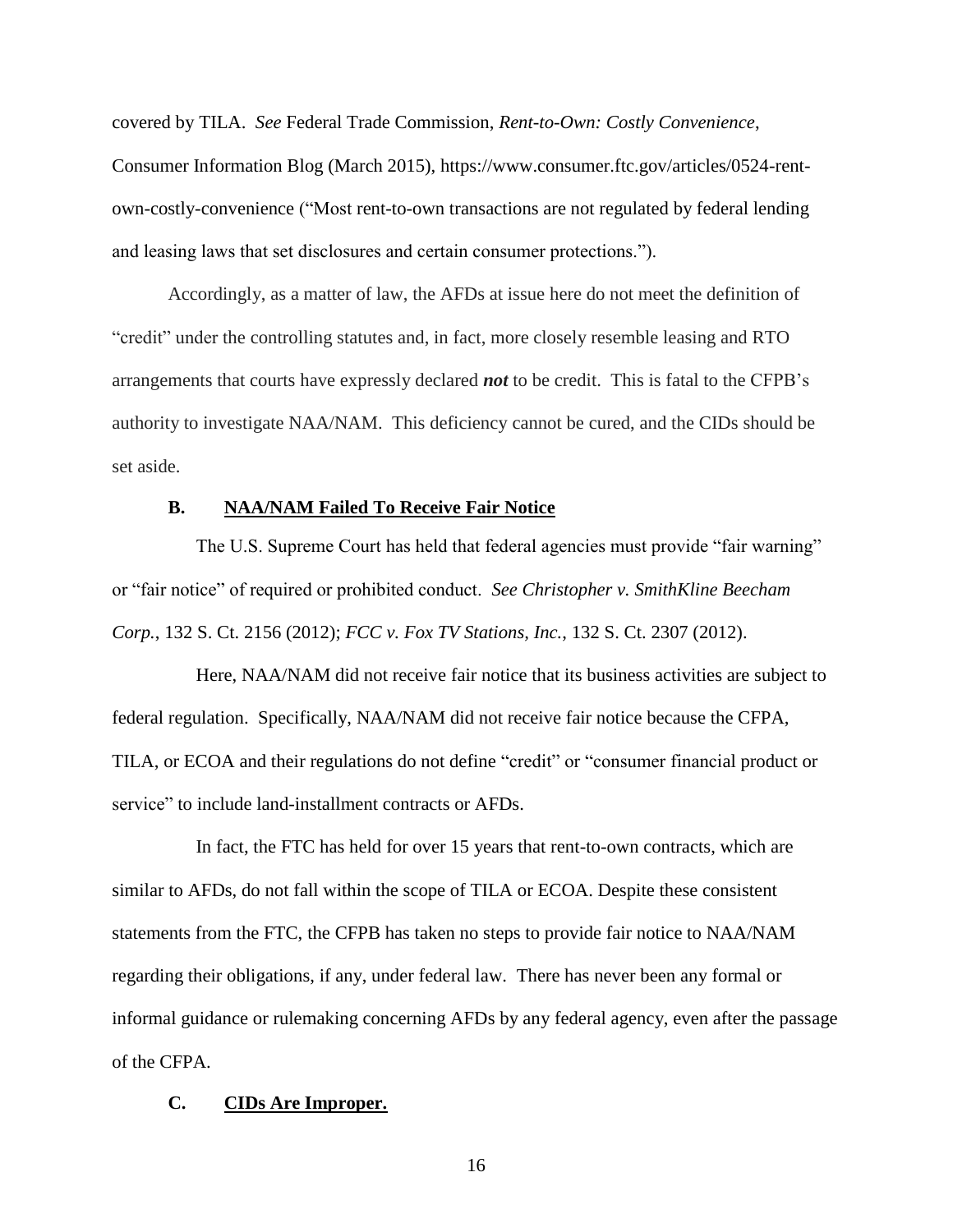The CIDs' Notification of Purpose states that the CFPB has authority under the CFPA, TILA, and ECOA to issue the CIDs along with "any other federal statute." The catch-all of "any other federal statute" is insufficient to provide notice to NAA/NAM as to what federal statutes the CFPB believes it has authority under to issue the CIDs. *See* 12 U.S.C. § 5562(c)(2); 12 C.F.R. § 1080.5 (Each CID must "state the nature of the conduct constituting the alleged violation which is under investigation and the provision of law applicable to such a violation.").

Furthermore, the requests are unclear. For example, the CIDs contain many requests related to "loans." But the CIDs never define "loans" and nothing that the parties may provide (or Harbour) would relate to what may traditionally constitute "loans."

## **D. The CIDs Are Overbroad and Unduly Burdensome**

<span id="page-20-0"></span>During the Meet and Confer, the CFPB staff indicated it would be receptive to certain changes to the CIDs to reduce any potential burdens on NAA/NAM. But as discussed above, the CFPB's lack of jurisdiction presents a threshold issue to resolve. NAA/NAM makes the arguments below to preserve them as grounds for objection.

### *1. The CIDs' Seven-Year Coverage Period Is Overbroad.*

<span id="page-20-1"></span>The CIDs seek information from January 1, 2010 through August 31, 2016. This sevenyear period far exceeds applicable statutes of limitation under the CFPA, ECOA, and TILA, $^8$  and it also exceeds the CFPB's transfer date. Where it has jurisdiction, the CFPB claims it is not constrained by statutes of limitation. Petitioners do not agree with that analysis. Nevertheless, the date of information exceeds the applicable period for which the CFPB could hold NAA/NAM liable. The burden of producing stale information outweighs the benefit to the investigation and the request is unduly burdensome.

 8 *See* 15 U.S.C. § 1640(e); 15 U.S.C. § 1691(f); 12 U.S.C. § 5564(g).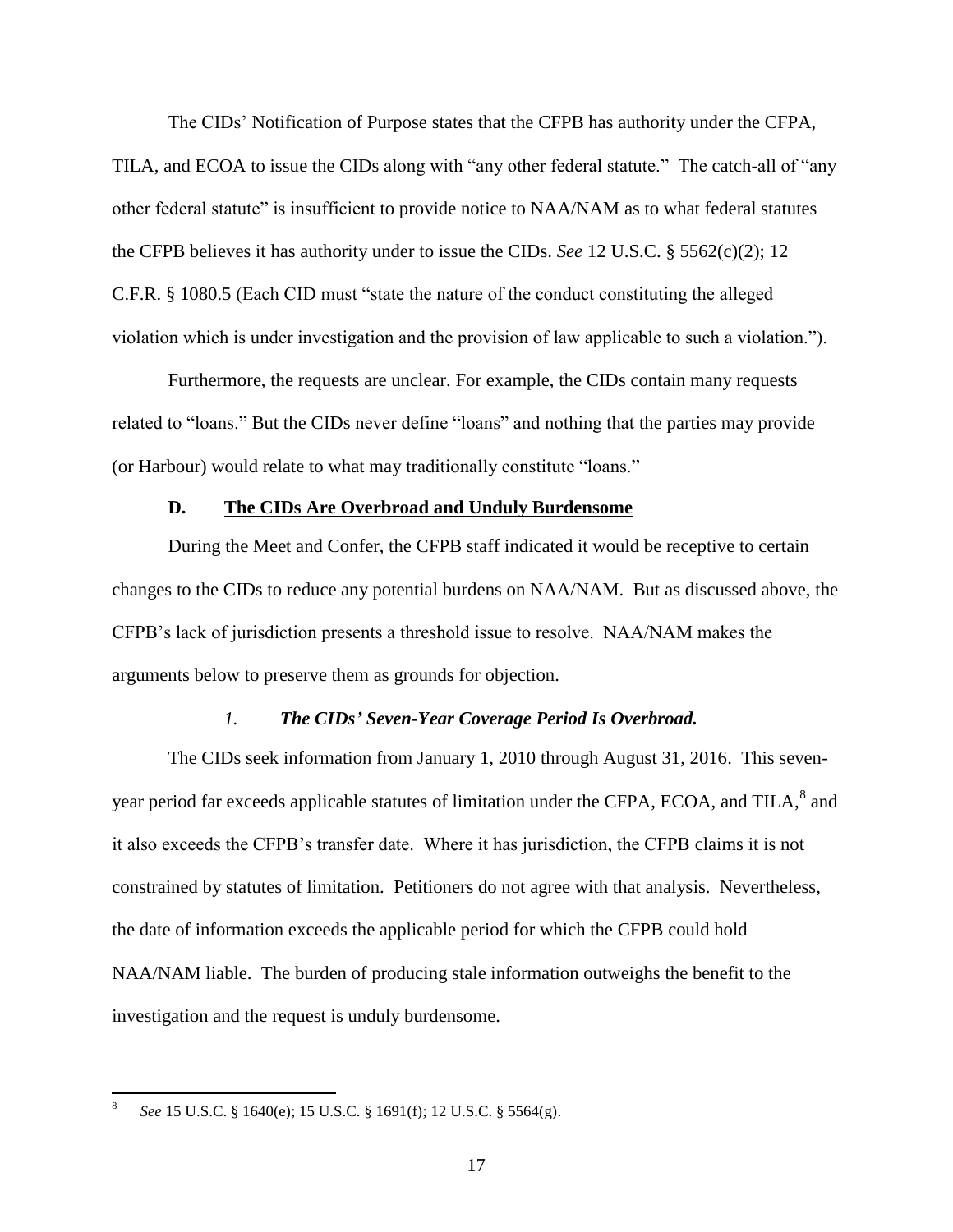NAA/NAM's burden in responding to a seven-year CID is significant. During the Meet and Confer, the staff stated that it would be just as easy for NAA/NAM to produce data for one year versus seven years. That conjecture is not supported by any facts, and is an oversimplification of the efforts that would be required to respond to the CIDs. In terms of the volume of documents and data produced alone, having a seven-year period significantly increases the costs to NAA/NAM, as every document produced must be reviewed for responsiveness and privilege, then processed by a vendor to correspond to the CFPB's rigorous production standards. Further, NAA/NAM must complete interrogatory responses for 14 interrogatories with numerous subparts for NAA and 20 interrogatories with numerous subparts for NAM. In each instance where its practices have changed, or it has produced a significant volume of documents that it must describe due to the specification, the time and burden for NAA/NAM's small staff to respond increase exponentially.

Accordingly, assuming that NAA/NAM has jurisdiction over this matter, which it does not, the CID's Applicable Period for Responsive Materials should be limited to a reduced period of time, such as January 1, 2014, through the date of compliance with the CIDs.

#### *2. The CIDs Are Unclear and Duplicative.*

<span id="page-21-0"></span>The CIDs are wholly inconsistent with how NAA/NAM actually conducts business and many CID terms remain undefined. Many of these inconsistencies relate to the CFPB's attempt to shoehorn jurisdiction, but still present a heavy burden upon NAA/NAM to prepare responses on the off-chance the CFPB is found to have jurisdiction. Throughout the CIDs, they refer to "loans" and "mortgage loan applications" even though NAA/NAM's activities relate to AFDs, not loans and mortgage applications. Further, terms like "loan," for example, remain undefined. In other instances, the CIDs also ask for information about underwriting, a term that is also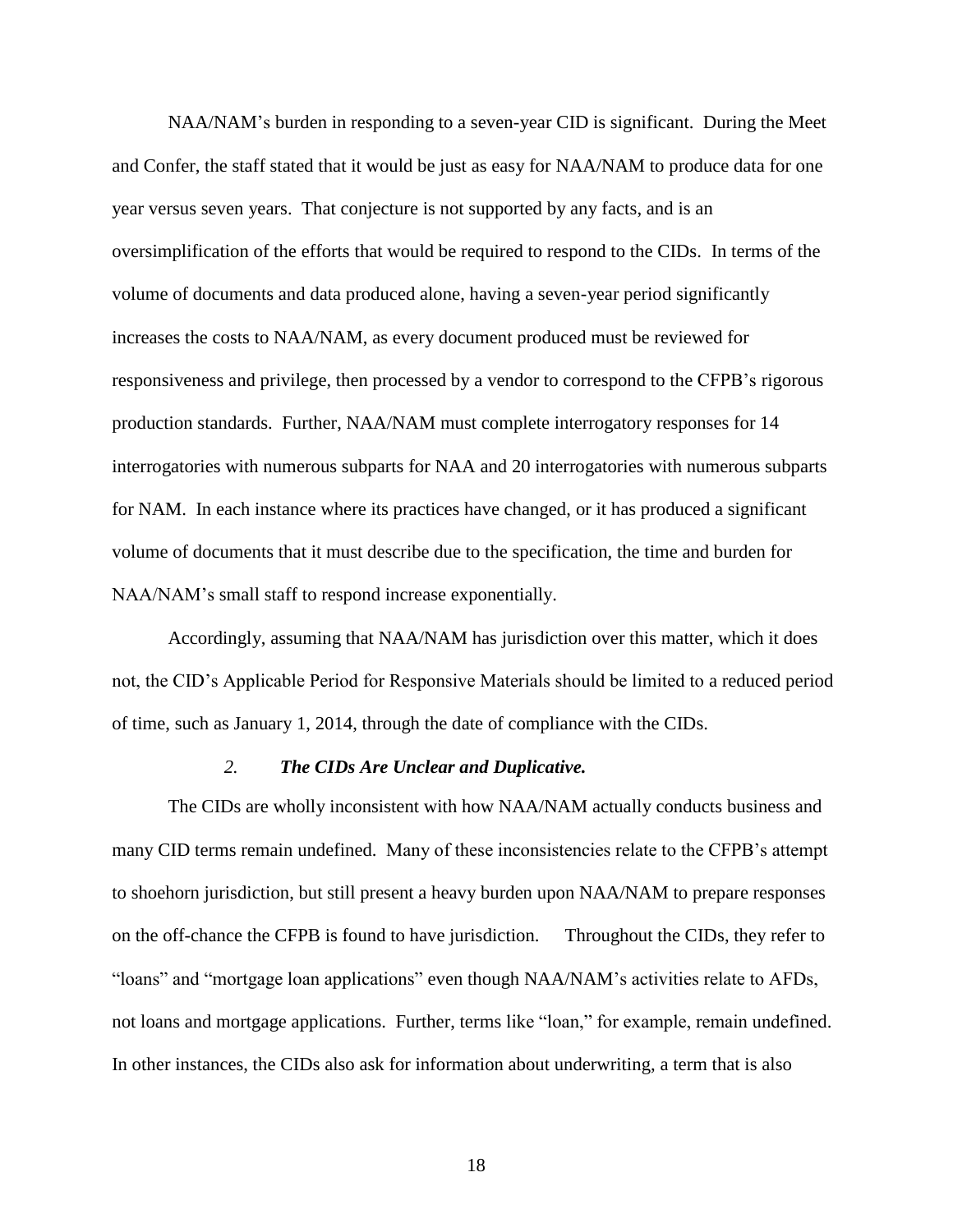undefined. NAA/NAM does not perform underwriting functions consistent with any known definition of the word.

The CIDs also ask for information about applicants' race or ethnicity (which NAA/NAM does not ask for), down payment, FICO score used, loan-to-value ratio, combined loan-to-value ratio to decide on the loan, underwriting flag, and underwriting override. It is clear that the CFPB's requests are stock requests used for banks. NAA/NAM is not a bank and does not typically offer loans of any type. The information requested by the CFPB would typically be found on a URAR (FNMA Form 1003) in a mortgage loan transaction. There is no requirement for NAA/NAM to obtain that information,<sup>9</sup> as it is not germane in an AFD transaction. NAA/NAM cannot respond to CIDs that do not even relate to its business activities.

Further, the CIDs are duplicative. The CFPB issued two separate CIDs to NAA and NAM. In the Meet and Confer, CFPB staff indicated that the CIDs were very similar but had a few differences. That fact would require NAA/NAM to respond to two separate CIDs even though the NAA as an entity that amounts to a asset manager, which is nowhere remotely close to the CFPB's jurisdiction.

What's more, the information sought in the CIDs mostly relates to Harbour. To the extent it has jurisdiction over Harbour, it should first collect documents and information from Harbour and then determine what, if any, information it needs from NAA/NAM. Because of this, the CFPB should withdraw its CIDs to NAA/NAM or stay their enforcement until a Court determines the threshold jurisdictional question.

 $9$  The Home Mortgage Disclosure Act of 1975 (28 U.S.C. §2801) applies only to mortgage transactions, not AFDs. The CFPB's requests for HMDA-type data either indicates its confusion with the entirety of the process or a 'shot in the dark' to bootstrap HMDA's obligations to AFDs.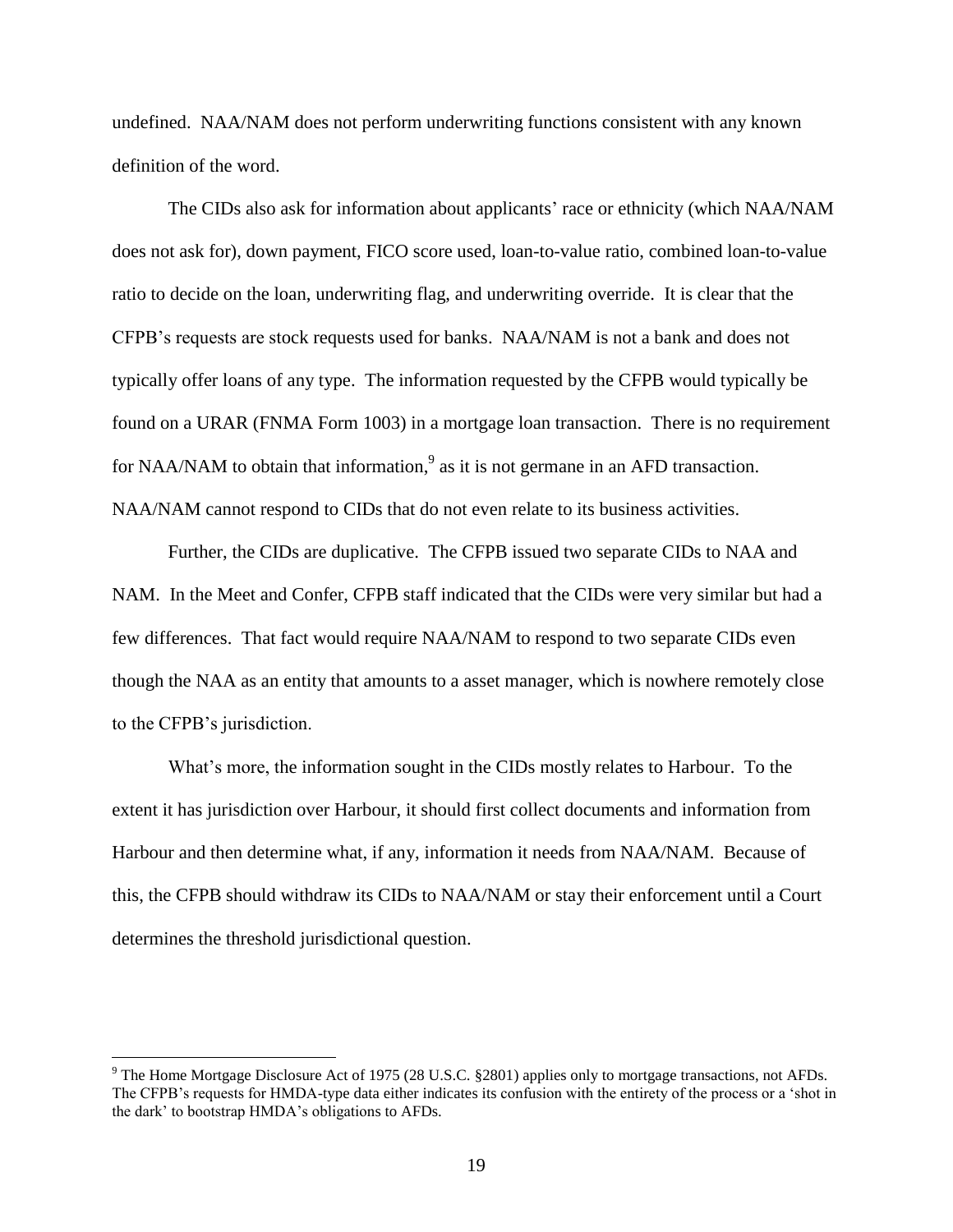#### *3. The CIDs Contain Unreasonable Production Deadlines.*

<span id="page-23-0"></span>The CFPB issued two CIDs that include a total of 34 interrogatories, two voluminous written reports, and 27 broad document requests. Yet, the CFPB has demanded compliance within 30 days. Given the time length and scope, such a request of information and documents would take months to produce, even for a large bank that the CFPB is accustomed to dealing with. But NAA/NAM combined only have less than 55 employees. NAA/NAM has no way of meeting the CFPB's compliance deadline. Accordingly, if a final decision is made granting CFPB jurisdiction over NAA/NAM, NAA/NAM requests 180 days to comply with the CIDs.

#### <span id="page-23-1"></span>**V. CONCLUSION**

The CFPB issued CIDs to NAA and NAM claiming it had jurisdiction under the CFPA, TILA, and ECOA. Land-installment contracts and AFDs have historically been subject only to state law and state regulation. No federal statute, including the CFPBA, covers land-installment contracts and AFDs. The CFPB (or any other agency) has not issued any guidance or regulations that remotely indicate land-installment contracts and AFDs are subject to federal regulation. Congress could have extended federal regulation to land-installment contracts and AFDs, but chose not to. The CFPB has no jurisdiction here.

Further, the CIDs issued to NAA and NAM are improper because they are overly broad and unduly burdensome, as described above.

For these reasons and the reasons stated above, NAA and NAM respectfully request that the CIDs issued to NAA and NAM be set aside or modified according to the terms set forth in this Petition.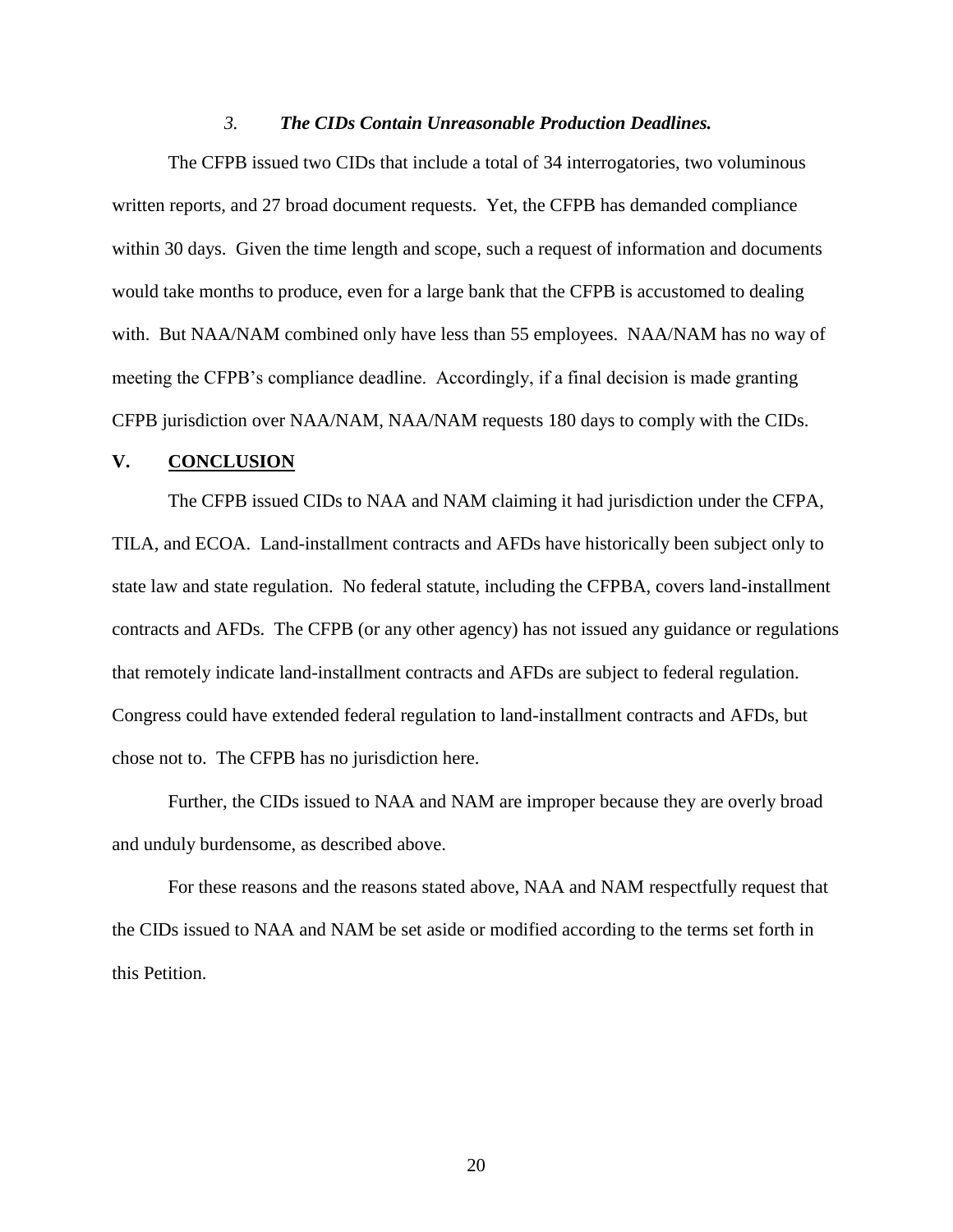Respectfully submitted,

 */s/ David K. Stein* Drew H. Campbell (Ohio # 0047197) dcampbell@bricker.com David K. Stein (Ohio # 0042290) dstein@bricker.com Jackie S. Mallett (Ohio # 059891) jmallett@bricker.com Ali I. Haque (0087860) ahaque@bricker.com BRICKER & ECKLER LLP 100 South Third Street Columbus, Ohio 43215 (614) 227-2300 (614) 227-2390 (facsimile)

*Counsel for Petitioners National Asset Advisors LLC and National Asset Mortgage LLC*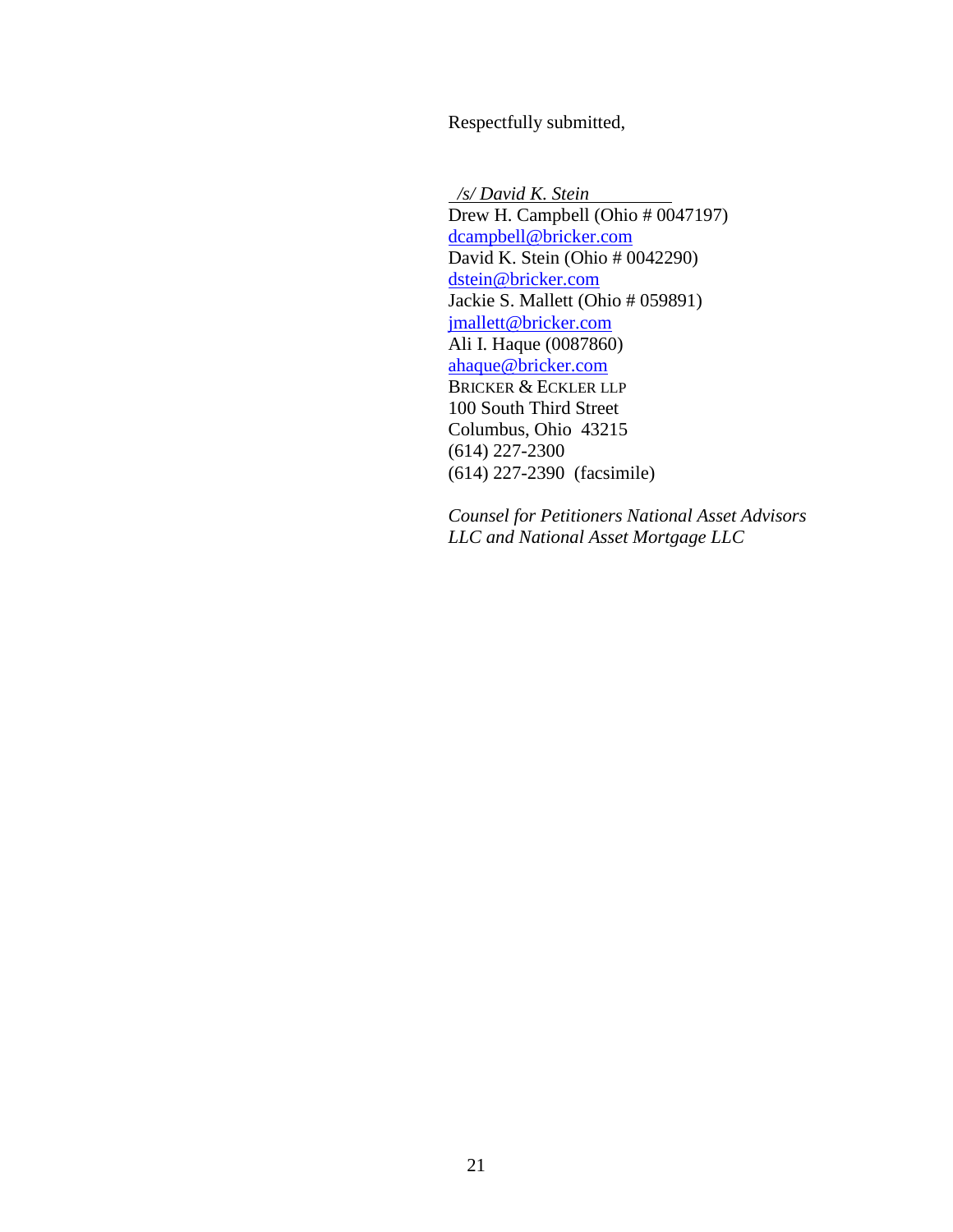#### **EXHIBIT A**

#### **MEET AND CONFER STATEMENT**

<span id="page-25-0"></span>Counsel for the petitioner, National Asset Advisors ("NAA") and National Asset Mortgage ("NAM") (collectively "NAM"), has conferred with counsel for the Consumer Financial Protection Bureau (the "CFPB"), pursuant to 12 C.F.R. § 1080.6(c), in a good-faith effort to resolve by agreement the issues raised by the petition and has been unable to reach such an agreement.

On September 14, 2016, David Stein, Drew Campbell, Jackie Mallett, and Ali Haque, counsel for NAA/NAM, conferred with James Meade, Je Yon Jung, and Zach Mason, counsel for the CFPB, by telephone concerning the CIDs and pursuant to 12 C.F.R. § 1080.6(c).

At that time, counsel for NAA/NAM requested that the civil investigative demand ("CID") be set aside due to the lack of jurisdiction, lack of due process, and that the requests were overly broad and unduly burdensome. Counsel also stated it would petition for an order to set aside the civil investigative demand if necessary. Counsel also asked the CFPB to set aside the CIDs pending resolution of Harbour Portfolio Advisors LLC's objections to a CID issued by the CFPB. The CFPB declined these requests.

As noted, during the Meet and Confer, counsel also contended that the CIDs are overbroad and unduly burdensome, even if the CFPB had jurisdiction over this matter. Individual objections were discussed with regard to the specific requests. Counsel indicated that it may be premature to discuss specific modifications given the threshold jurisdiction issues, but counsel still discussed its objections to the CIDs thoroughly to explain why they were improper.

> */s/ David K. Stein* David K. Stein (Ohio # 0042290) *Counsel for Petitioners National Asset Advisors LLC and National Asset Mortgage LLC*